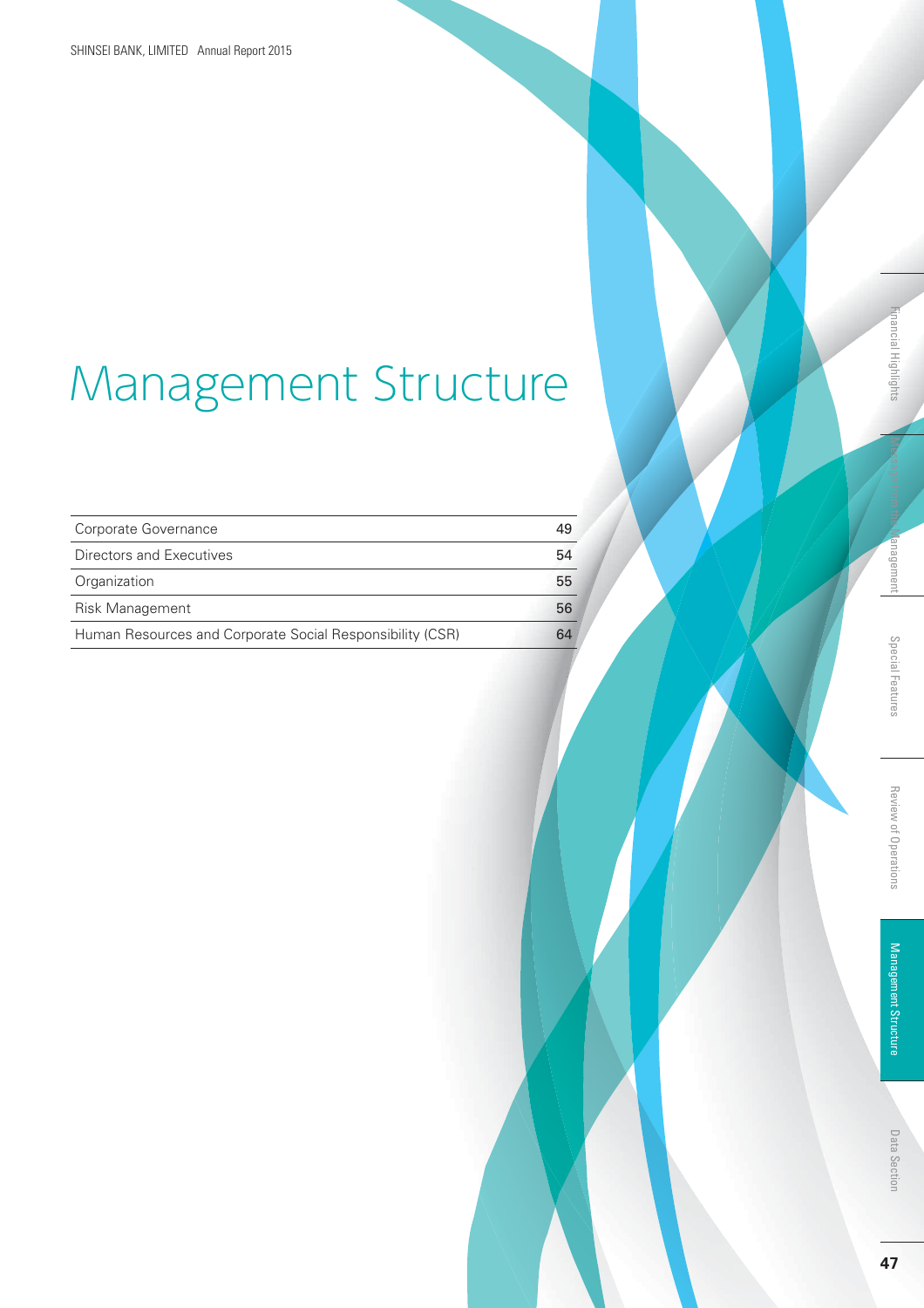## CORPORATE GOVERNANCE

Shinsei Bank has established a corporate governance framework that befits its status as a "Company with an Audit & Supervisory Board" (*kansayakukai-setchi-gaisha*). The Bank's corporate governance framework aims to ensure appropriate managerial decision-making and business implementation while also providing a rigorous system of organizational checks and balances. Accordingly, the ultimate authority and responsibility for the execution of the Bank's business resides with the Board of Directors; while members of the Audit & Supervisory Board, which is independent from the Board of Directors, are tasked with an oversight role that includes auditing the conduct of the Bank's business as well as the actions of the Board of Directors.

In addition, the Bank is in full agreement with the spirit of the Corporate Governance Code introduced in June 2015, which applies to all companies listed on Japan's stock exchanges. As such, the Bank will strive to implement the measures necessary to be in compliance with the new code and realize effective corporate governance. The Bank continues to strengthen its corporate governance to achieve sustainable growth and enhance its corporate value over the mid to long term.

#### Corporate Governance of Shinsei Bank

Shinsei Bank's Board of Directors—the Bank's decisionmaking body for its business management— consists of seven Directors—two full time directors who are directly responsible for the execution of the Bank's business and five outside Directors who primarily supervise the Bank's business execution. This combination of internal and external Directors ensures the transparency and objectivity of the Bank's management and fosters appropriate decision-making regarding the Bank's operations. In addition, the Bank has adopted the Executive Officer system to facilitate flexible direction of the Bank's daily business operations. This system consists of two Executive Directors and Executive Officers with extensive experience in each of their respective business areas who are appointed as Group Heads responsible for the conduct of daily business in their respective groups. In addition, the Audit & Supervisory Board, whose members are independent from the Board of Directors, audit the Board of Directors and the Bank's business execution. This corporate governance structure provides the Bank with a rigorous system of checks and balances that foster the adoption of an optimally balanced management policy that will enhance the Bank's corporate value.

### **Characteristics of Shinsei Bank's Corporate Governance/ Ensuring Transparency and Objectivity in Business Management through the Appointment of Outside Directors**

Since its launch as Shinsei Bank in 2000, the management of the Bank has consistently emphasized the supervisory functions of outside Directors as the key to securing the transparent and objective management necessary to achieve sustainable growth and enhance the Bank's corporate value over the mid to long term. In line with its

corporate governance framework as a "Company with an Audit & Supervisory Board" (*kansayakukai-setchigaisha*), the Bank has a Board of Directors structure in which outside Directors outnumber internal Directors, with two internal Directors responsible for daily business execution and five outside Directors. The current outside Directors are a well-balanced group of executives that bring to the Bank their extensive experience and expertise in a range of fields strongly related to the Bank's business, including domestic and overseas financial business, consumer-related business, risk management and information systems. Leveraging their past experiences and accumulated expertise, the Bank's outside Directors provide opinions on the Bank's management and operations from an independent and objective point of view and play an important role as supervisors and advisors to the Executive Directors.

The Board of Directors holds regular meetings six times a year, with additional special meetings convened as necessary. At these meetings, all Board members express their opinions freely and engage in robust discussions. The outside Directors articulate their views on the management of the Bank and offer a broader range of perspectives on topics being discussed as whether optimum strategies are being adopted, whether an appropriate risk-return balance is being maintained, and whether a particular transaction or course of action contributes to the growth of the Bank's businesses. The Bank's policies which are determined through such discussions contribute to the maintenance of an appropriate system of business promotion that will lead to sustainable growth and mid to long-term enhancement of the Bank's corporate value while protecting the interests of shareholders, customers and other stakeholders.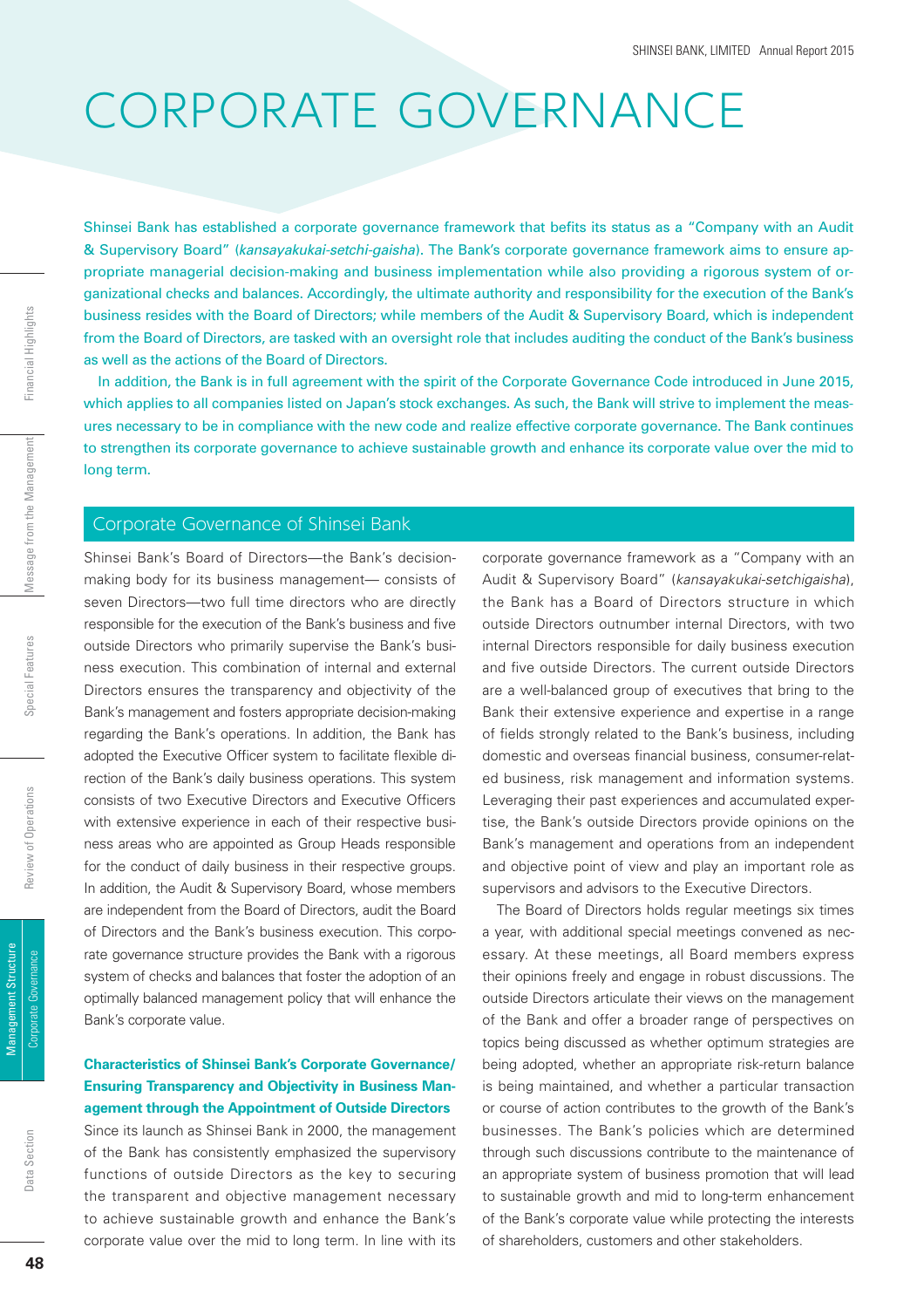#### Summary of Corporate Governance (as of June 18, 2015)



At Shinsei Bank, Outside Directors and Auditors are not involved in the daily execution of the Bank's business, and in order to ensure the sharing of their independent viewpoints as well as to share detailed information regarding the execution of the Bank's business with each of the outside officers, the Bank holds regular meetings attended only by the outside officers. Each outside Director and Auditor, by utilizing these opportunities, are better able to serve as supervisors, advisors and auditors to the Executive Directors responsible for the Shinsei Bank Group's daily operations.

In regard to transactions with Directors, major shareholders, and other stakeholders, the Bank conducts checks to avoid conflicts of interest and maintain the fairness of transactions. The Bank has established frameworks for deliberating on relevant transactions at the Board of Directors meetings and conducting necessary follow-ups.

#### **Executive Officer System,**

#### **Executive Committees and Other Important Committees**

Shinsei Bank has adopted the Executive Officer system to ensure the flexible execution of day-to-day business operations.

As of June 18, 2015, the Bank's business activities are being run by 27 Executive Officers, including the two Executive Directors, all appointed by the Board of Directors. Applying the Executive Officer system to the Bank's Group-based structure enables the Executive Officers and Group Heads appointed by the Board of Directors to efficiently operate their respective businesses under the leadership of the Executive Directors, including the President.

#### Reasons for Nomination of Outside Directors

| <b>Name</b>                                              | <b>Reason for Nomination</b>                                                                                                                                                 |  |
|----------------------------------------------------------|------------------------------------------------------------------------------------------------------------------------------------------------------------------------------|--|
| <b>Outside Director</b><br>J. Christopher Flowers        | Reflect in the Bank's management his experi-<br>ence and expertise in the financial service<br>industry as a whole                                                           |  |
| <b>Outside Director</b><br>Ernest M. Higa <sup>1</sup>   | Reflect in the Bank's management his experi-<br>ence and deep insight of business for con-<br>sumers                                                                         |  |
| <b>Outside Director</b><br>Shigeru Kani <sup>1</sup>     | Reflect in the Bank's management his ex-<br>pertise in the risk management area and his<br>extensive knowledge concerning banking<br>operations                              |  |
| <b>Outside Director</b><br>Jun Makihara <sup>1</sup>     | Reflect in the Bank's management his exten-<br>sive knowledge of finance and his domestic<br>and international experience                                                    |  |
| <b>Outside Director</b><br>Ryuichi Tomimura <sup>1</sup> | Reflect in the Bank's management his exten-<br>sive experience and wide range of knowledge<br>including information systems as a manage-<br>ment executive and a consultant. |  |

1 Shinsei Bank has submitted to the Tokyo Stock Exchange an independent director registration form iden-tifying Ernest M. Higa, Shigeru Kani, Jun Makihara and Ryuichi Tomimura as independent directors.

#### Status of Board of Directors Meetings

- Five out of the seven Directors of Shinsei Bank are outside Directors and make up the majority of the Board of Directors. • The structure where outside Directors make up the majority of the Board members has continued since the start of Shinsei Bank. • Six officers including outside Audit & Supervisory Board Members are reported as independent officers to the Tokyo Stock Exchange (as of June 2015). 71% Ratio of outside Directors
	- The Directors, including outside Directors, attended almost all the Board meetings and had robust discussions concerning the management and business execution of Shinsei Bank. Attendance rate
	- The figure in the box to the left shows the attendance rate of the Board of Directors meetings held after the Annual General Meeting in the fiscal<br>year 2014 (nine meetings in total). 100%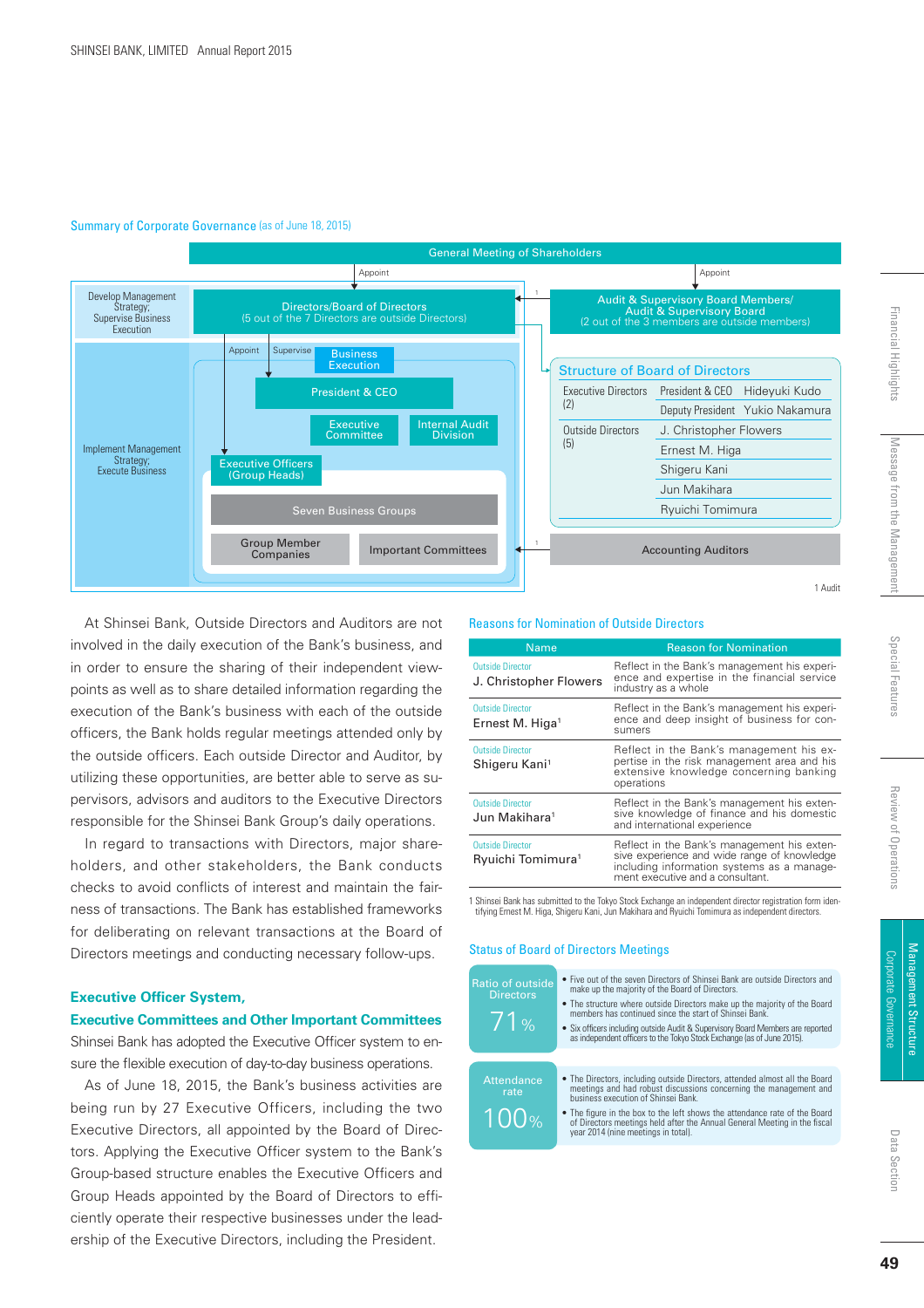#### Summary of Executive Committee and Other Important Committees

| <b>Name</b>                                               | <b>Main Purpose</b>                                                                                                                                                                                                       |
|-----------------------------------------------------------|---------------------------------------------------------------------------------------------------------------------------------------------------------------------------------------------------------------------------|
| <b>Executive Committee</b>                                | The President's decision-making body for<br>day-to-day business execution                                                                                                                                                 |
| AI M Committee                                            | Negotiate, coordinate and make decisions<br>concerning medium- and long-term Asset and<br>Liability Management                                                                                                            |
| <b>Compliance Committee</b>                               | Communicate, coordinate and make decisions in<br>regard to compliance                                                                                                                                                     |
| <b>Risk Policy Committee</b>                              | Discuss the bank-wide risk operation policy<br>and management framework for the Bank's<br>portfolios, and the Bank's approach to major<br>portfolios, sectors, products and so forth                                      |
| Doubtful Debt Committee                                   | Promptly inform top management about<br>significant bad debt exposure, and make<br>decisions on write-offs and other matters<br>concerning sale of debts, debt forgiveness,<br>and so forth                               |
| <b>SME Loan Committee</b>                                 | Through discussions on the business policy<br>and challenges for the entire institutional<br>banking business, take initiative in bank-wide<br>efforts to achieve SME loan goals set in the<br><b>Revitalization Plan</b> |
| <b>IT Committee</b>                                       | Discuss, coordinate and make decisions on<br>matters concerning the Shinsei Bank Group's<br>information technology systems                                                                                                |
| <b>Business Continuity</b><br><b>Management Committee</b> | Discuss, coordinate and make decisions<br>concerning the organization of the business<br>continuity structure throughout the Bank                                                                                         |
| <b>Basel Committee</b>                                    | Discuss, coordinate and make resolutions on<br>matters concerning regulatory capital, with a<br>focus on Basel regulations                                                                                                |
| Management<br>Development Committee                       | Discuss, coordinate and make decisions about<br>the HR system, HR measures and so forth                                                                                                                                   |

Additionally, the Bank has established the Executive Committee which is comprised of Executive Directors and Executive Officers who are Group Heads. The Executive Committee is a body that enables the President to make decisions on business execution and it allows the Bank to operate its business efficiently as well as in a timely manner. The Committee holds meetings on a weekly basis to deliberate on matters concerning the Bank's business operations. Through these discussions, the Groups confirm, share, and implement the Bank's management strategy and the direction it pursues.

Furthermore, the Bank has established numerous committees that bring together members from different Groups to facilitate appropriate and flexible cross-functional responses to issues arising from the increasing specialization and sophistication of the Bank's business.

#### **Audit & Supervisory Board Members/ Audit & Supervisory Board**

The Audit & Supervisory Board of Shinsei Bank is composed of one full-time member who has extensive business experience at the Bank and is knowledgeable in finance and accounting, and two outside members one of whom is an attorney and the other who is a certified public accountant. By applying the expertise from their fields of specialization and their knowledge of corporate governance and operating within the framework of the Audit & Supervisory Board, which is fully independent from the Board of Directors, these Auditors conduct appropriate audits of the Board of Directors' management of the Bank's business. In addition, the outside Auditors both have experience as directors of other companies which they are able to apply to their duties. Their ability to provide independent and objective opinions thus raises the effectiveness of the Audit & Supervisory Board's auditing activities.

The Audit & Supervisory Board Members attend important Bank meetings in addition to Board of Directors meetings, such as Executive Committee meetings, review important documents, and undertake audits of their own by, for instance, interviewing the Directors, Executive Officers and accounting auditors. In addition, the Audit & Supervisory Board Members work with the Internal Audit Division and other internal control sections and utilize staff of the Office of Audit & Supervisory Board to systematically and efficiently audit the state of business execution in the entire Shinsei Bank Group including subsidiaries.

#### Reasons for Nomination of Audit & Supervisory Board Members

| <b>Name</b>                                                                                  | <b>Reason for Nomination</b>                                                                                                                                                                                                                                |
|----------------------------------------------------------------------------------------------|-------------------------------------------------------------------------------------------------------------------------------------------------------------------------------------------------------------------------------------------------------------|
| <b>Full-time Audit &amp; Supervisory</b><br><b>Board Member</b><br>Shinya Nagata             | Reflect in the Bank's audit operations his long<br>years of business experience in the areas of<br>finance and accounting at Shinsei Bank                                                                                                                   |
| <b>Outside Audit &amp; Supervisory</b><br><b>Board Member</b><br>Michio Shibuya <sup>1</sup> | Reflect in the Bank's audit operations his<br>expertise and extensive experience as a<br>certified public accountant, and knowledge<br>regarding corporate governance based on<br>experience as an Audit & Supervisory Board<br>Member at a listed company. |
| <b>Outside Audit &amp; Supervisory</b><br><b>Board Member</b><br>Kozue Shiga <sup>1</sup>    | Reflect in the Bank's audit operations her ex-<br>pertise and extensive experience as a lawyer.                                                                                                                                                             |
|                                                                                              |                                                                                                                                                                                                                                                             |

1 Shinsei Bank has submitted to the Tokyo Stock Exchange an independent director registration form identifying Michio Shibuya and Kozue Shiga as independent directors.

#### Audit & Supervisory Board Members' Activities in FY2014

|                                         | <b>Board of Directors</b><br>meetings | <b>Audit &amp; Supervisory</b><br><b>Board meetings</b> |
|-----------------------------------------|---------------------------------------|---------------------------------------------------------|
| Number of<br>meetings held <sup>2</sup> | 9 times                               | 12 times                                                |
| Attendance rate                         | 96%                                   | 100%                                                    |

2 The total number of meetings held after the Annual General Meeting in fiscal year 2014

Data Section

Data Section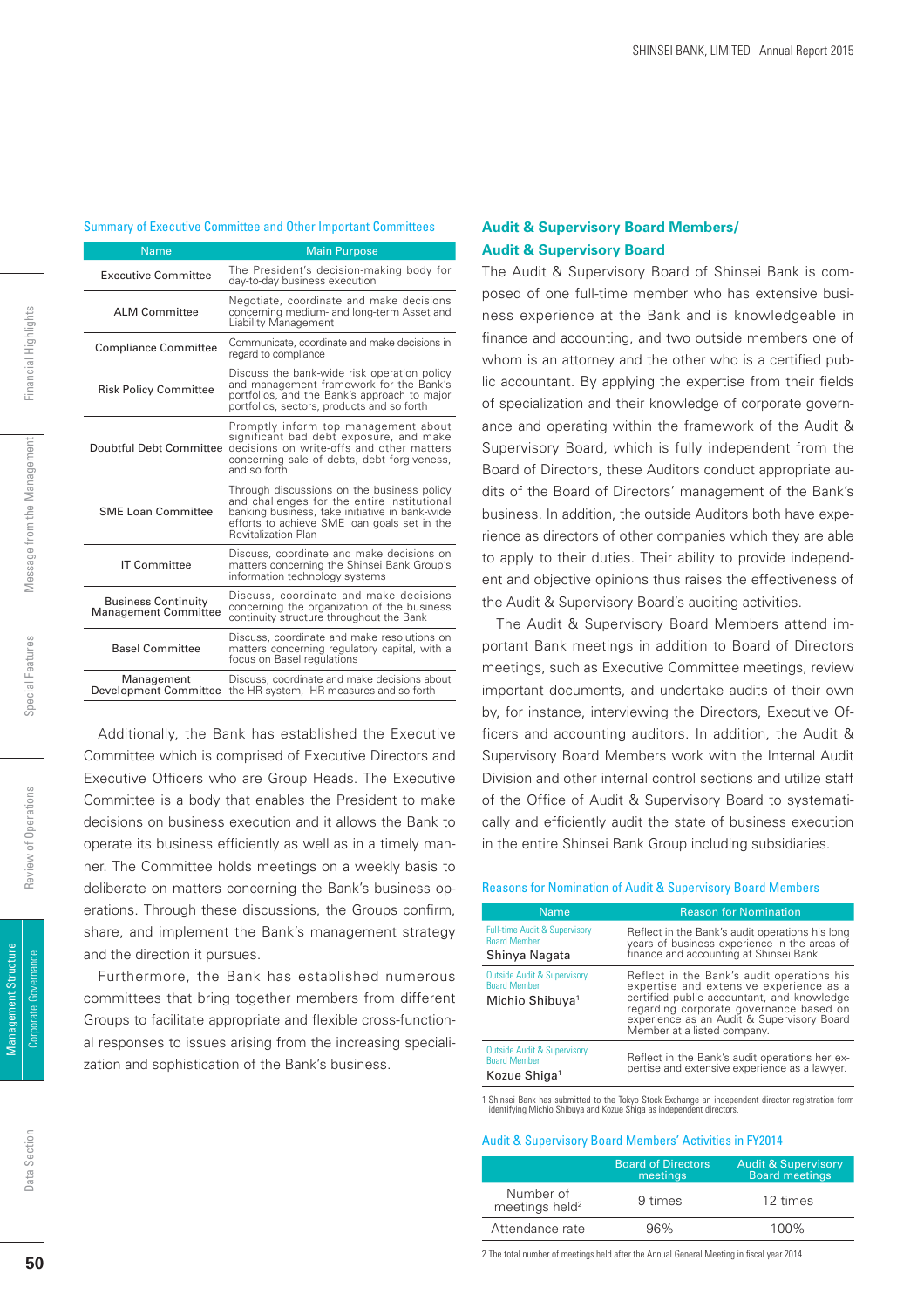#### **Internal Control**

In addition to the above framework for monitoring business execution and decision-making by the Board of Directors, a properly functioning corporate governance system must include a framework that facilitates the effective operation of internal audit and compliance functions. Additionally, an internal control system, which is required by the Corporation Act, and internal controls for ensuring the accuracy of financial reports required by the Financial Instruments and Exchange Act, are crucial elements of a corporate governance structure. Although internal control are the responsibility of management, the overall internal control system functions more effectively if each of the Groups that carry out actual operations takes specific measures to enforce internal controls. The Bank's basic policy on the internal control system for appropriate and efficient performance of day-to-day operations is outlined in the "Internal Control Rules" approved by the Board of Directors which also reviews the status of

the internal control system each year. The Internal Control Rules aim to create a framework for safeguarding the effectiveness of audits by the Audit & Supervisory Board Members, and designate the Subsidiaries and Affiliate Policy, Information Security Policy, Risk Management Policy, Regulations of Business Execution, Shinsei Bank Code of Conduct and Internal Audit Policy as the basic guidelines for preserving appropriate, transparent and efficient operations of the entire Shinsei Bank Group including subsidiaries. In addition, the Charter of Corporate Ethics prohibits relationships with antisocial forces, and through the cutting off of such relationships, ensures appropriate business operations by the Bank. It should be noted that in accordance with the May 2015 amendment of the Corporation Act, the Bank is establishing frameworks to facilitate the appropriate functioning of the Group's internal control system and audit function.

#### Internal Control Framework

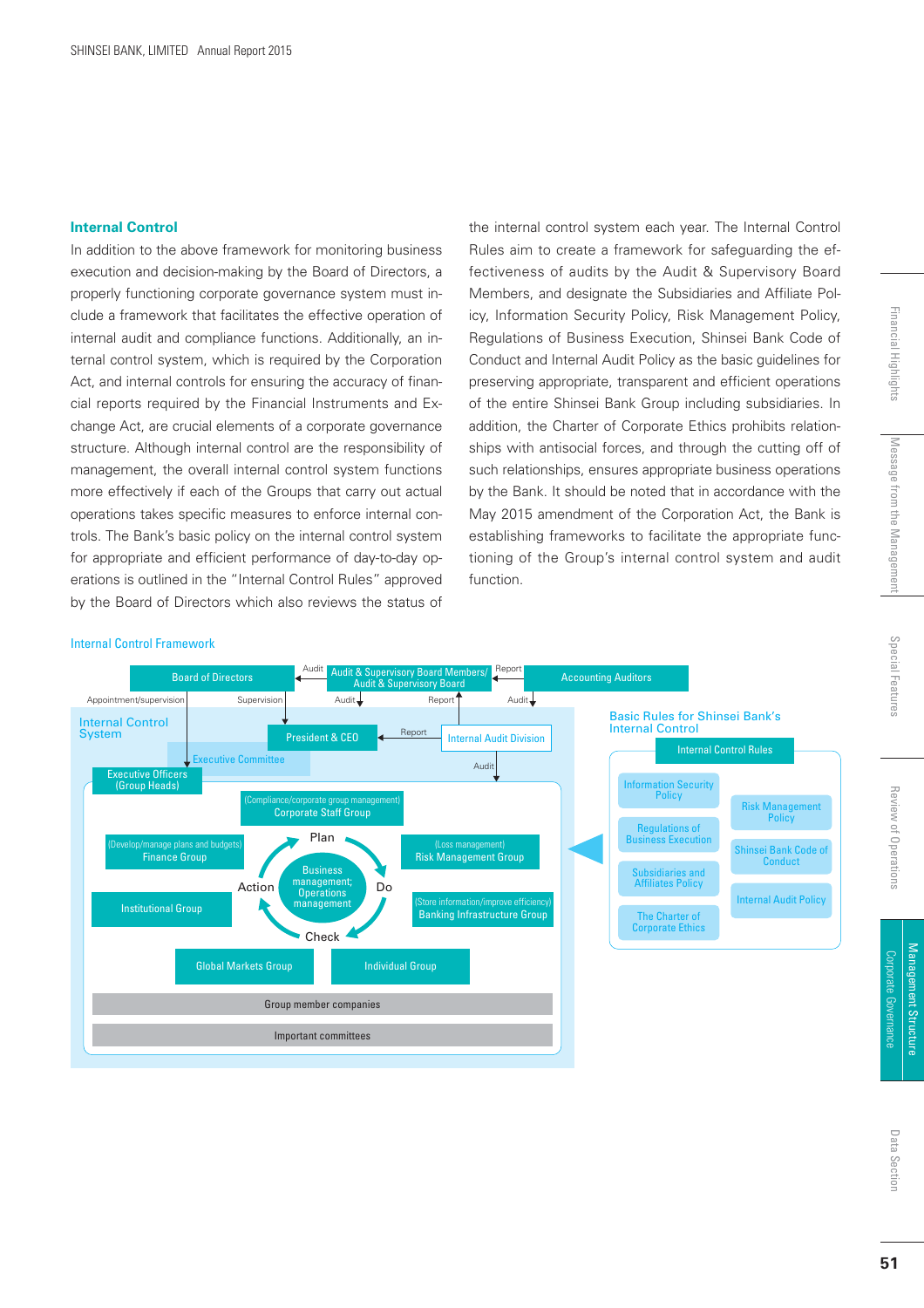### Legal and Compliance Activities

The Legal and Compliance Division plays a pivotal role in supporting the Bank's legal and compliance function, a key function of the Bank's corporate governance.

#### **Compliance Framework**

Shinsei Bank strongly believes that thorough compliance must be one of management's most important missions, and Shinsei Bank has established a robust compliance framework to ensure sound and proper management that earns the trust of society.

The Bank's Compliance Committee, the Legal and Compliance Division, and Compliance Supervisors (General Managers) and Compliance Managers who are assigned in divisions, branches, and departments constitute the main elements of our compliance organization.

The Compliance Committee, with our GH of Corporate Staff Group as its chair, examines and discusses important compliance matters.

On the other hand, the Legal and Compliance Division plans various measures concerning compliance risk and implements these measures through central management.

Additionally, Compliance Supervisors take leadership in promoting compliance measures in their divisions, branches or departments and are responsible for making compliance-related decisions at their job sites. Compliance Managers act as the point of contact for compliance related matters and periodically report compliance related issues to the Legal and Compliance Division, as well as focus on strengthening compliance at job sites. The Legal and Compliance Division provides support to each division, branch, and department in their compliance decisions. Through the periodical reports by Compliance Managers, the Division conducts Bank-wide monitoring of how various measures are being implemented and also provides centralized compliance guidance. In order to be able to better respond to issues such as financial crimes (e.g. bank transfer scams), anti-money laundering regulations, antisocial forces, and for controlling legal matters, the Financial Crime Information Department and the Legal Department have been established as part of the Legal and Compliance Division.

#### **Compliance Activities**

Every year, we create a compliance program which promotes the development of regulations and training programs. We place particular emphasis on the use of training sessions as a tool to ensure the proliferation of compliance awareness and conduct trainings such as the "Shinsei Bank Code of Conduct"—a basic policy for the Bank employees, self training based on compliance risk of each division, branch, and department, and training for respective important compliance matters such as revisions of laws and regulations, on an ongoing basis.

In addition to group training, we are also working to create an environment that maximizes the effectiveness of training by introducing active e-learning courses and regularly transmitting a "Short Lesson for Compliance" by email, which summarizes compliance issues.

#### **Legal Supervision**

Banks are required to comply with a wide variety of laws and regulations in their day-to-day business operations. Violations of any of these laws can have severe repercussions not only to our credibility and reputation as a financial institution, but to that of the overall banking system itself. In the case of individual transactions, there exists a risk that we may face unexpected claims for damages if our contracts are unreasonable or we act in poor faith during the process of negotiation leading up to contract execution. Prevention and proper management of these legal risks are a crucial function within the day to day operations of today's banks.

In order to mitigate these risks, Shinsei Bank has established the Legal Department within its Legal and Compliance Division which presides over such legal affairs, including compliance with corporate and transactional laws, legal documentation and litigation supervision and through this specialized support, we aim to prevent and manage any legal risk.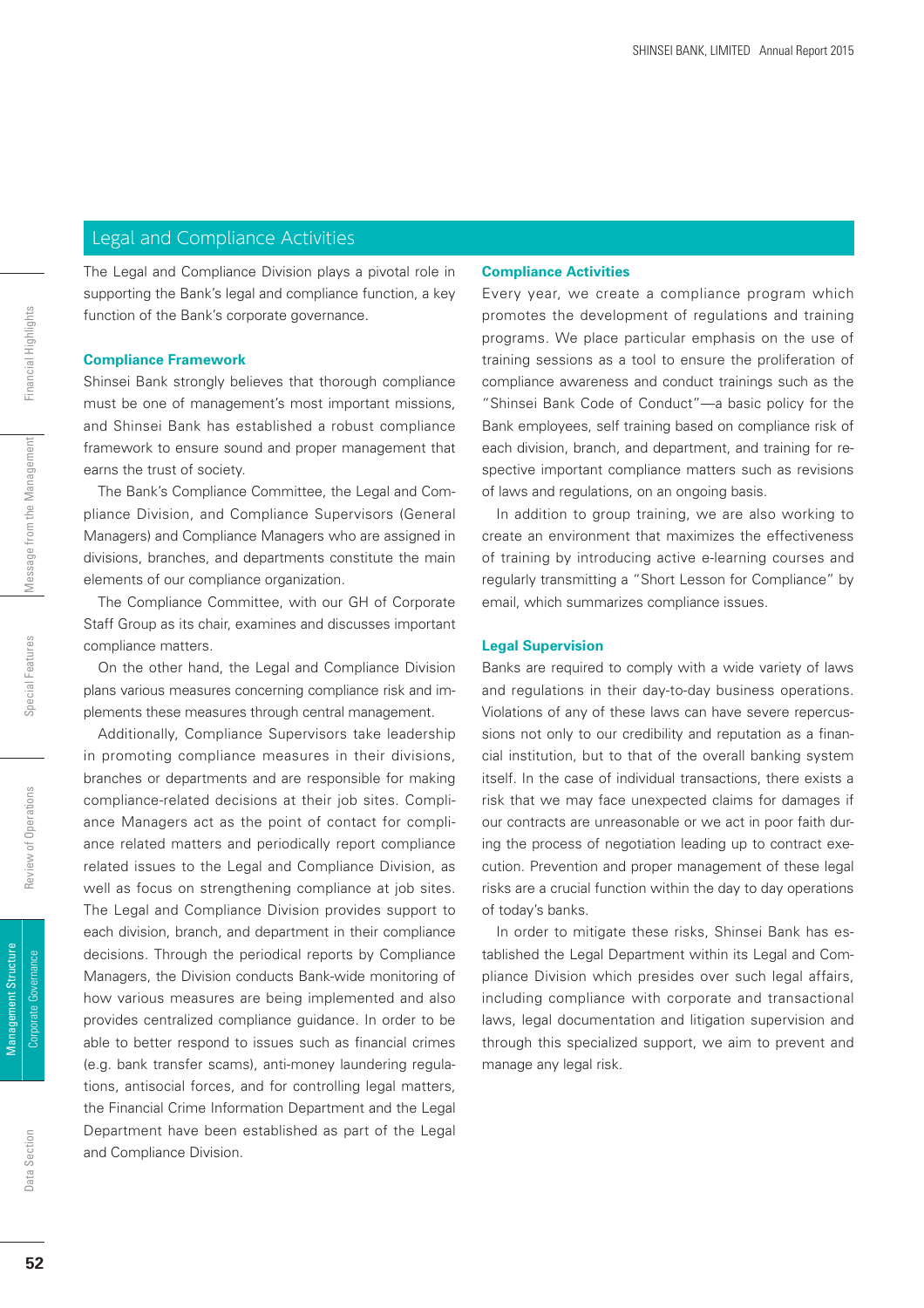### Internal Audit

With the increased diversification and complexity of risks related to banking, the management of risk is becoming increasingly important. It is the role of the internal audit to independently assess the effectiveness of risk management measures and internal controls. This, in turn, helps maintain and enhance our corporate governance.

The Internal Audit Division (IAD) of the Bank reports directly to the CEO as well as to the Audit & Supervisory Board. The IAD supports the CEO in his responsibilities for controlling business execution, and in particular for establishing an effective system of internal controls. The IAD provides independent and objective assessments of the effectiveness of risk management, control and governance processes, the reliability of information and information technology systems, and compliance with statutory, legal and regulatory requirements as well as internal policy and procedure requirements of the Bank, and provides solutions to management. The IAD also maintains a close relationship with the Audit & Supervisory Board and provides them with internal audit-related information.

The IAD is independent from all the organizations subject to internal audits, as well as day-to-day operational activities and control processes including regular preventive and detective controls. The IAD utilizes a risk-based audit approach and conducts a comprehensive risk assessment by combining a macro-risk assessment, which assesses risk from the perspective of the Banking Group as a whole, together with a micro-risk assessment, which assesses risk from an individual business level. Businesses or processes that are perceived to have relatively higher risk are prioritized in the allocation of audit resources.

In order to improve the effectiveness and efficiency of internal audit activities, it is important to gather relevant information about the business departments. To do so, the IAD has been enhancing off-site monitoring activities by attending key management meetings, reviewing internal control documents and holding regular meetings with senior management.

Comprised of the Business Audit Team, the IT Audit Team and the Quality Control and Planning Team, the IAD takes the initiative in developing our internal auditors' expertise, and in particular, strongly encourages them to obtain professional certifications such as the Certified Internal Auditor and Certified Information Systems Auditor qualifications.

While the IAD pursues the development and introduction of new audit techniques, it also recognizes the importance of maintaining its fundamental skills necessary to its duties in governance. By receiving regular quality assessments by a third party organization on the IAD's internal audit activities, we are able to objectively identify opportunities for improvement.

The IAD also involves Group subsidiaries' internal audit divisions in these efforts in order to continuously improve its performance.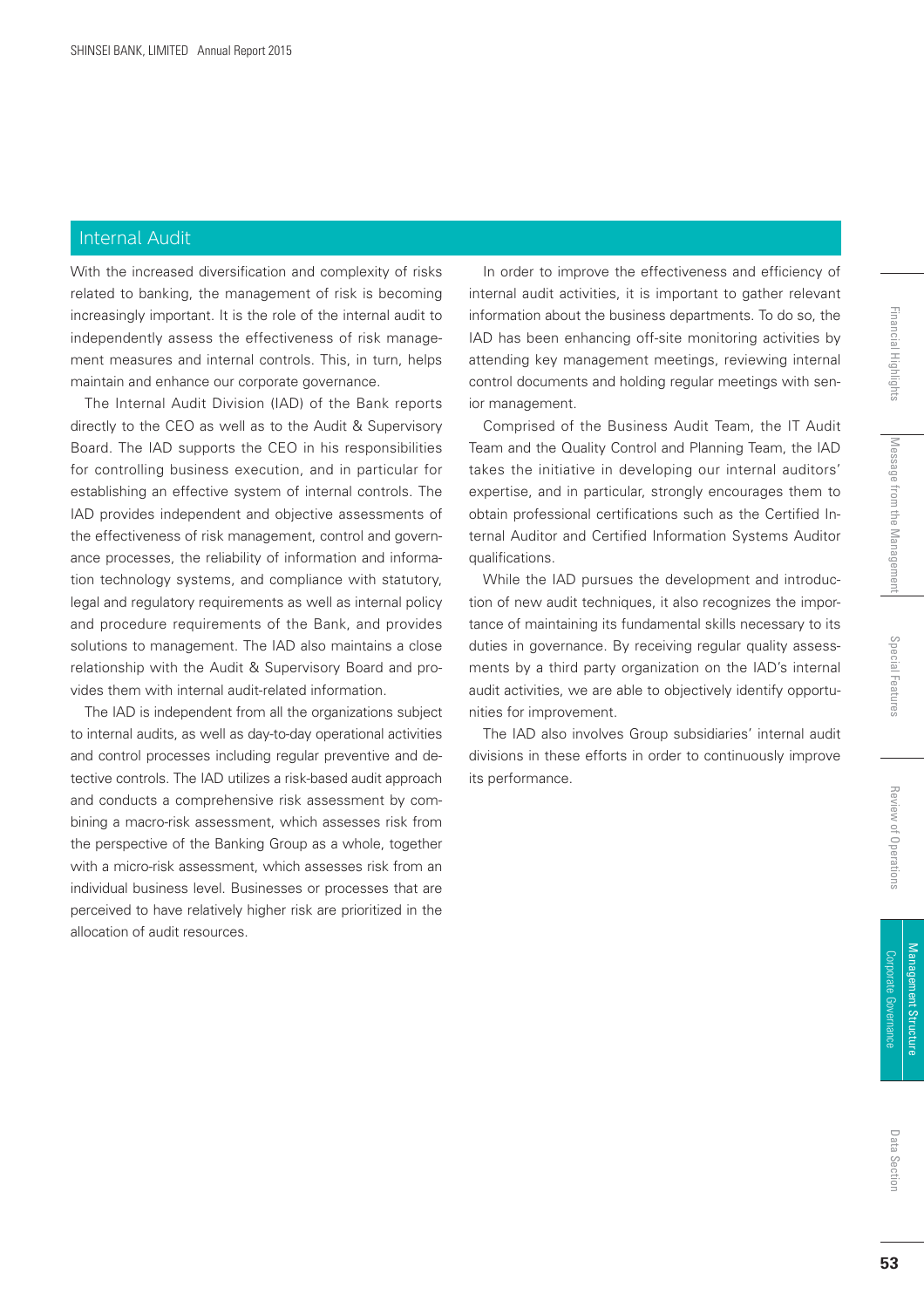### DIRECTORS AND EXECUTIVES As of July 1, 2015

#### **BOARD OF DIRECTORS (7)**

| Hideyuki Kudo      | Representative Director, President                                                                                         |
|--------------------|----------------------------------------------------------------------------------------------------------------------------|
| Yukio Nakamura     | Representative Director, Deputy President                                                                                  |
|                    | J. Christopher Flowers* Managing Director and Chief Executive Officer, J.C. Flowers & Co. LLC                              |
| Ernest M. Higa*    | Chairman President & Chief Executive Officer, Higa Industries Co., Ltd.                                                    |
| Shigeru Kani*      | Former Director, Administration Department, The Bank of Japan, Specially Appointed Professor, Yokohama College of Commerce |
| Jun Makihara*      | Director, Monex Group, Inc., Director, Philip Morris International Inc.                                                    |
| Ryuichi Tomimura*  | Executive Vice President, Director, SIGMAXYZ Inc.                                                                          |
| *Outside Directors |                                                                                                                            |

#### **AUDIT & SUPERVISORY BOARD MEMBERS (3)**

| Shinya Nagata   | Audit & Supervisory Board Member   |
|-----------------|------------------------------------|
| Michio Shibuya* | <b>Certified Public Accountant</b> |
| Kozue Shiga*    | Lawyer                             |

\*Outside Audit & Supervisory Board Members

#### **EXECUTIVE OFFICERS (27)**

| Hideyuki Kudo          | Representative Director, President and Chief Executive Officer                                                                                                             |
|------------------------|----------------------------------------------------------------------------------------------------------------------------------------------------------------------------|
| Yukio Nakamura         | Representative Director, Deputy President, In charge of Corporate Staff Group, Finance Group and Banking Infrastructure Group                                              |
| Sanjeev Gupta          | Senior Managing Executive Officer, Advisor to President and Chief Executive Officer                                                                                        |
| Michiyuki Okano        | Senior Managing Executive Officer, Group Chief Information Officer, Head of Banking Infrastructure Group                                                                   |
| Shinichirou Seto       | Senior Managing Executive Officer, Head of Institutional Group                                                                                                             |
| Akira Hirasawa         | Managing Executive Officer, Head of Corporate Staff Group, General Manager, Corporate Planning Division, General Man-<br>ager, Office of Financing Facilitation Management |
| Yasunobu Kawazoe       | Managing Executive Officer, Chief Risk Officer, Head of Risk Management Group                                                                                              |
| Yoshiaki Kozano        | Managing Executive Officer, Deputy Head of Institutional Group                                                                                                             |
| Masayuki Nankouin      | Managing Executive Officer, Chief Financial Officer, Head of Finance Group,<br>Head of Financial Control and Accounting Sub-Group                                          |
| Hironobu Satou         | Managing Executive Officer, Head of Global Markets Group                                                                                                                   |
| Masashi Yamashita      | Managing Executive Officer, Head of Individual Group                                                                                                                       |
| Shigeto Yanase         | Managing Executive Officer, Executive Officer in charge of Institutional Business                                                                                          |
| Naoto Hanada           | Executive Officer, General Manager, Information Systems Development Division II                                                                                            |
| Shouichi Hirano        | Executive Officer, General Manager, Institutional Business Planning Division                                                                                               |
| Takahisa Komoda        | Executive Officer, General Manager, Human Resources Division                                                                                                               |
| Tsukasa Makizumi       | Executive Officer, Executive Officer in charge of Institutional Business                                                                                                   |
| Takako Masai           | Executive Officer, General Manager, Markets Research Division                                                                                                              |
| Masanori Matsubara     | Executive Officer, General Manager, Information Systems Development Division I                                                                                             |
| Yuji Matsuura          | Executive Officer, Head of Markets Sub-Group                                                                                                                               |
| Nozomi Moue            | Executive Officer, General Manager, Structured Risk Management Division                                                                                                    |
| Nobuyasu Nara          | Executive Officer, Executive Officer in charge of Institutional Business, General Manager, Osaka Branch                                                                    |
| Eiji Shibazaki         | Executive Officer, Executive Officer in charge of Institutional Business, General Manager, Financial Institutions Business Division                                        |
| Yasufumi Shimada       | Executive Officer, General Manager, Market Risk Management Division                                                                                                        |
| <b>Tetsuro Shimizu</b> | Executive Officer, Head of Individual Business Sub-Group                                                                                                                   |
| Satoshi Suzuki         | Executive Officer, General Manager, Banking Infrastructure Planning Division                                                                                               |
| Masayoshi Tomita       | Executive Officer, Head of Individual Planning Sub-Group                                                                                                                   |
| Takashi Yoshikawa      | Executive Officer, Head of Overseas Banking Planning Department, Corporate Planning Division                                                                               |
|                        |                                                                                                                                                                            |

#### **SENIOR ADVISOR (1)** David Morgan Supervisory Board Member, HSH Nordbank AG, and Managing Director, Europe and Asia-Pacific, **ADVISOR (1) SPECIAL ADVISOR (1)** Shigeki Toma

J.C. Flowers & Co. UK Ltd

Yuji Tsushima

Financial Highlights Di**rectors and Executives** Fieview of Operations Special Features Pations Management Special Highlights Financial Highlights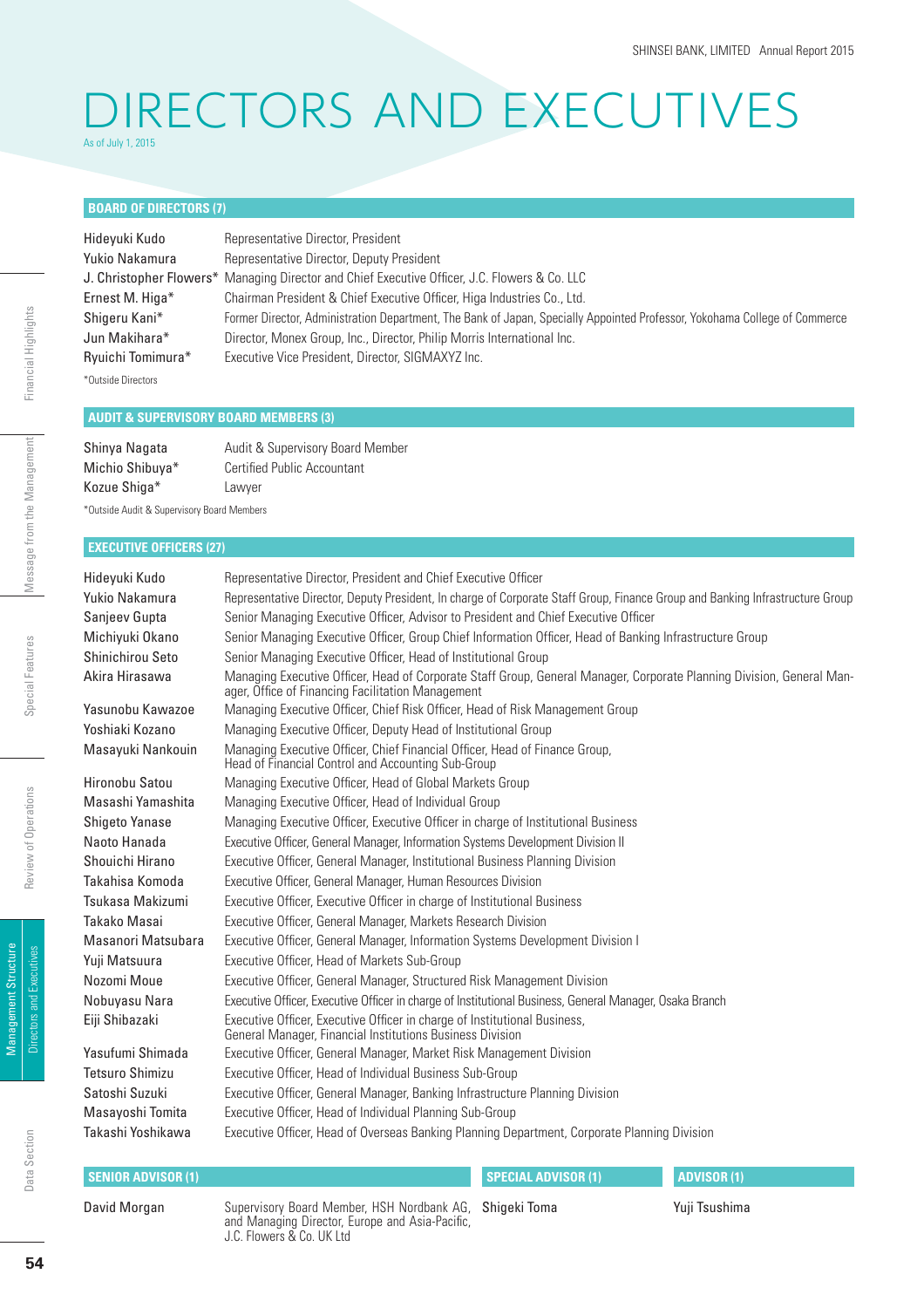### **RGANIZATION** As of July 1, 2015



**55**

Data Section

Data Section

Management Structure

Management Structure **Urganizatior** 

Financial Highlights Massage from the Management Special Features Review of Operations Organization

Special Feature:

Review of Operations

Message from the Management

Financial Highlights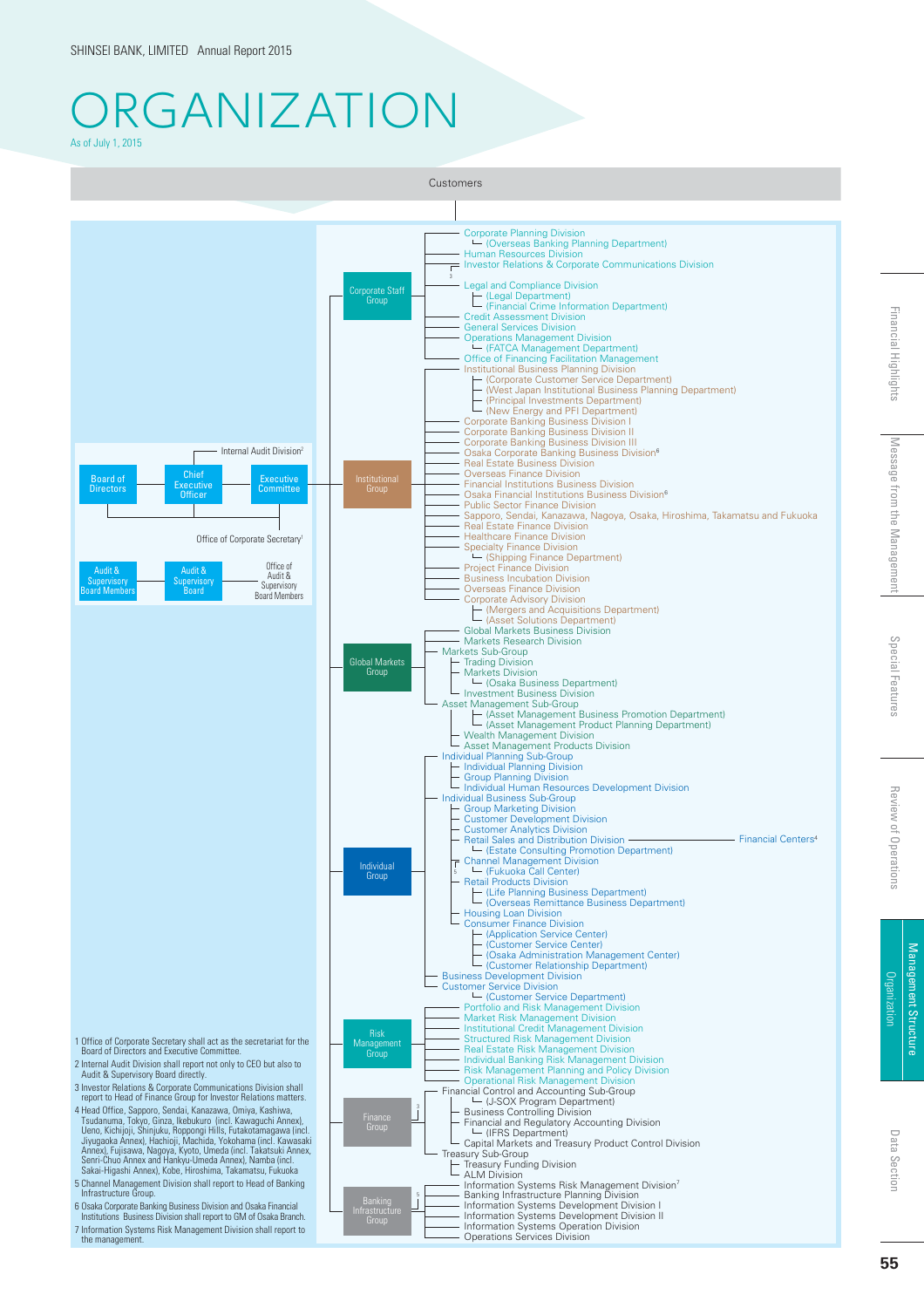# RISK MANAGEMENT

Shinsei Bank has identified risk management as one of its most important management issues and the Bank has already undertaken various measures to strengthen risk management frameworks. These include improvements of our various committees and further empowerment of their functions, and the establishment of a system of checks and balances by the Risk Management Group which is fully independent of other Groups in the Bank. The Risk Management Group sufficiently discusses portfolio-specific risk management policies and policies on transactions with individual companies in order to make decisions in an appropriate and speedy manner. In addition, we are continuing to further strengthen our risk management frameworks in order to improve our risk taking capabilities in line with our business expansion, enhance our risk management methods and frameworks, and further develop our risk culture.

#### Fiscal Year 2014 Overview

#### **Domestic and Overseas Economic Trends**

In fiscal year 2014, the United State Federal Reserve Bank completed its tapering of QE3, and while it has begun considering the timing for a rate hike and an exit from a prolonged period of monetary easing to a more normalized monetary policy, the U.S. stock market has reached record highs reflecting the favorable economic environment. In Europe, the European Central Bank (ECB) launched its version of quantitative easing (QE) and the yields on European Union (EU) nations' government bonds, which already had been in a downward trend, fell to all-time lows, with a few exceptions. However, economic indicators in EU nations, including unemployment rates and

#### GDP growth rates, have remained in the recovering trends.

Amid this global environment, the Japanese economy saw GDP growth deteriorate sharply in the April–June 2014 period as demand declined following a surge in demand prior to the consumption tax hike in April, and GDP growth unexpectedly remained negative in the July–September period before moving into a weak recovery trend thereafter. Corporate earnings, however, fared better, with export industries enjoying the benefits of the weak yen, and as a result, the Nikkei Average exceeded the 20,000 yen level for the first time in 15 years. Meanwhile, the number of corporate bankruptcies remained on a downward trend and the office leasing market enjoyed falling vacancy rates and rising average rents, adding momentum to the upward trend in prices.



Data Section

Data Section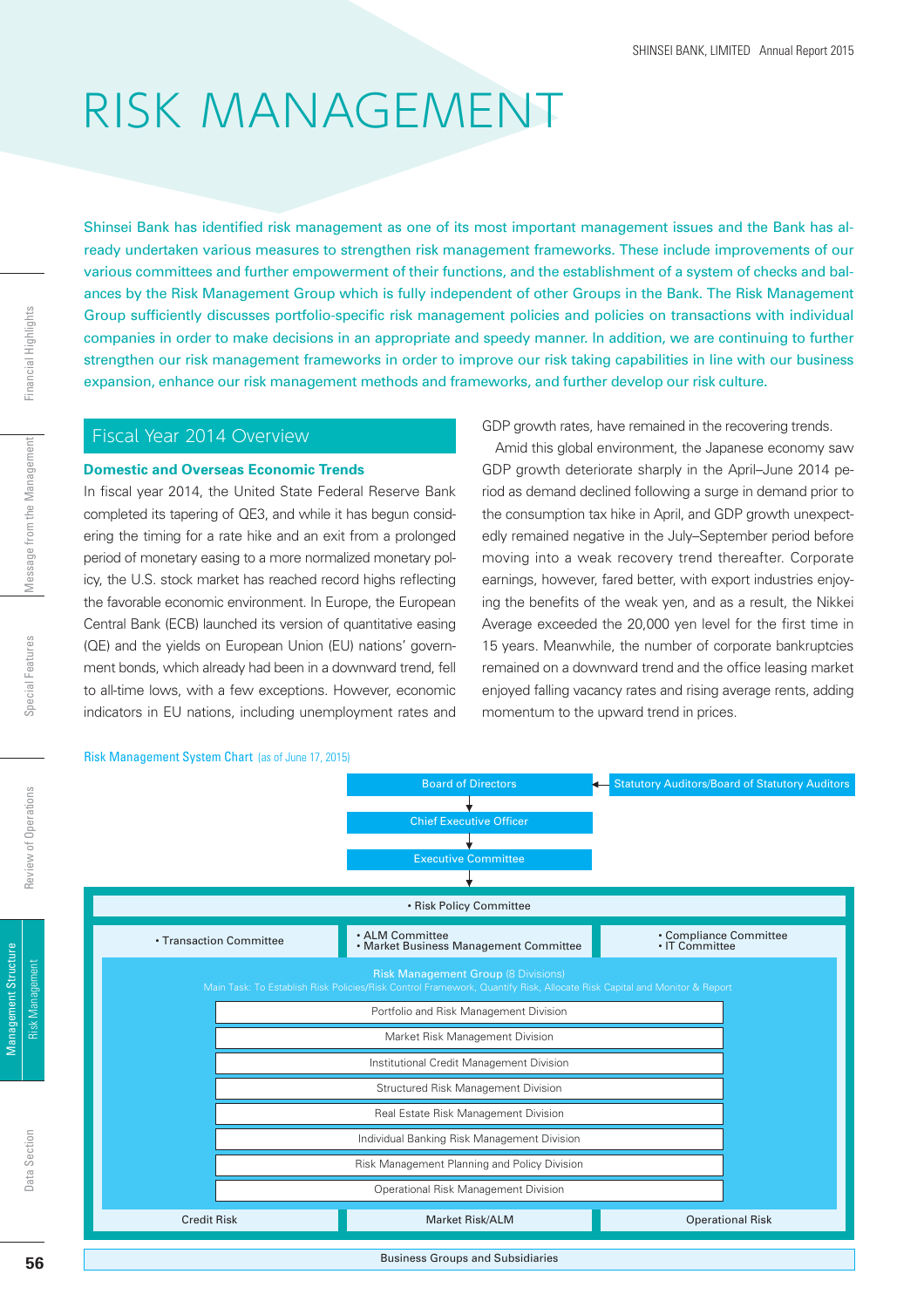#### **Shinsei Bank's Portfolio**

Given the conditions noted above, the Bank's asset portfolio again saw little negative impact from deterioration in the creditworthiness of corporate customers, including large borrowers. We also continued to improve the quality of our real estate loan portfolio, centered on nonrecourse loans, by reducing our exposure to high-risk assets through asset replacement. This effort is the main reason for the continuing decline in the Bank's nonperforming loan (NPL) ratio. The consumer finance business had seen its loan balance contract in recent years owing to factors such as changes in the regulatory environment and external challenges such as a fiercer competitive environment. In fiscal year 2014, however, the loan balance has returned to growth due to the success of the Bank's revised credit strategy and efforts to increase lending to growth areas. Additionally, losses on interest repayment have peaked out and declined to a level easily covered by net income for the period.

Regarding the overall portfolio, capital buffers are expanding and management stability is increasing thanks to risk reductions through the aforementioned credit cost reductions and asset quality improvements, as well as the steady accumulation of capital through an increase in revenues.

#### **Risk Factors and Future Policy**

Fiscal year 2015 is the final year of the Second Medium-Term Management Plan, under which the Bank has endeavored to establish a unique business base, increase revenues, and further improve its financial condition since fiscal year 2013. Although the external environment has been improving, we must continue to monitor the potential downside risk to the global economy from factors such as the strategy of the U.S. in their coming exit from monetary easing, the slowdown in the Chinese economy, the lingering European nation government debt crisis including the situation of Greece, and geopolitical risks. The Risk Management Group will continue its efforts to accurately understand both domestic and overseas environments, comprehend the risk profile of the Bank's portfolio from various perspectives using stress tests and other means, and share its view with management. Additionally, we will exercise an appropriate system of checks and balances for the business promotion sections' initiatives in growth areas and the implementation of their business strategies. We will organize and strengthen the risk management framework, adequately monitoring new assets and flexibly reviewing risk strategies as required.

#### Comprehensive Risk Management

#### **Basic Concept of Risk Management Systems**

Financial institutions are exposed to various risks, including credit risk, market risk, interest rate risk, liquidity risk, and operational risk.

To maintain highly profitable and stable operations, a financial institution must make the control of these risks a management priority.

For that purpose, the Bank must be able to ascertain that risks are taken in line with Bank-wide policies as well as individual operational policies, remain within appropriate limits, and are adequately controlled by the units that take on the risks.

#### **Achieving Comprehensive Risk Management**

Shinsei Bank has established its "Risk Management Policy" as the fundamental policy to be used to recognize risks and implement controls based upon an understanding of the risks faced by the Bank. Due to a fiercely competitive business environment and evolving regulatory and market environments, Shinsei Bank faces an increasingly complex assortment of risks. The Risk Management Policy therefore sets forth fundamental risk management principles that draw upon the Bank's experiences during the financial crisis and establishes a risk culture within the Bank that facilitates proper judgment on the tolerable amount and nature of risks the Bank can undertake.

Comprehensive risk management requires not only detailed monitoring of each risk involved in individual operations, but also an understanding of bank-wide risks and quantification of these risks to the greatest extent possible based on analysis and insights into the bank's markets and customers. The Bank defines "Risk Capital," which is an integrated control approach, and quantifies each risk category, namely (1) credit risk, (2) market risk, (3) interest rate risk, and (4) operational risk. In this way, our financial strength and risk acquisition activities are controlled in an integrated manner by monitoring the Bank-wide risk volume and the status of the capital attributable to each business line. The Bank's current financial strength enables it to undertake a considerable amount of risk. Nonetheless, we remain conscious of the need to constantly and effectively conduct comprehensive risk management and consistently strive to improve our control methods.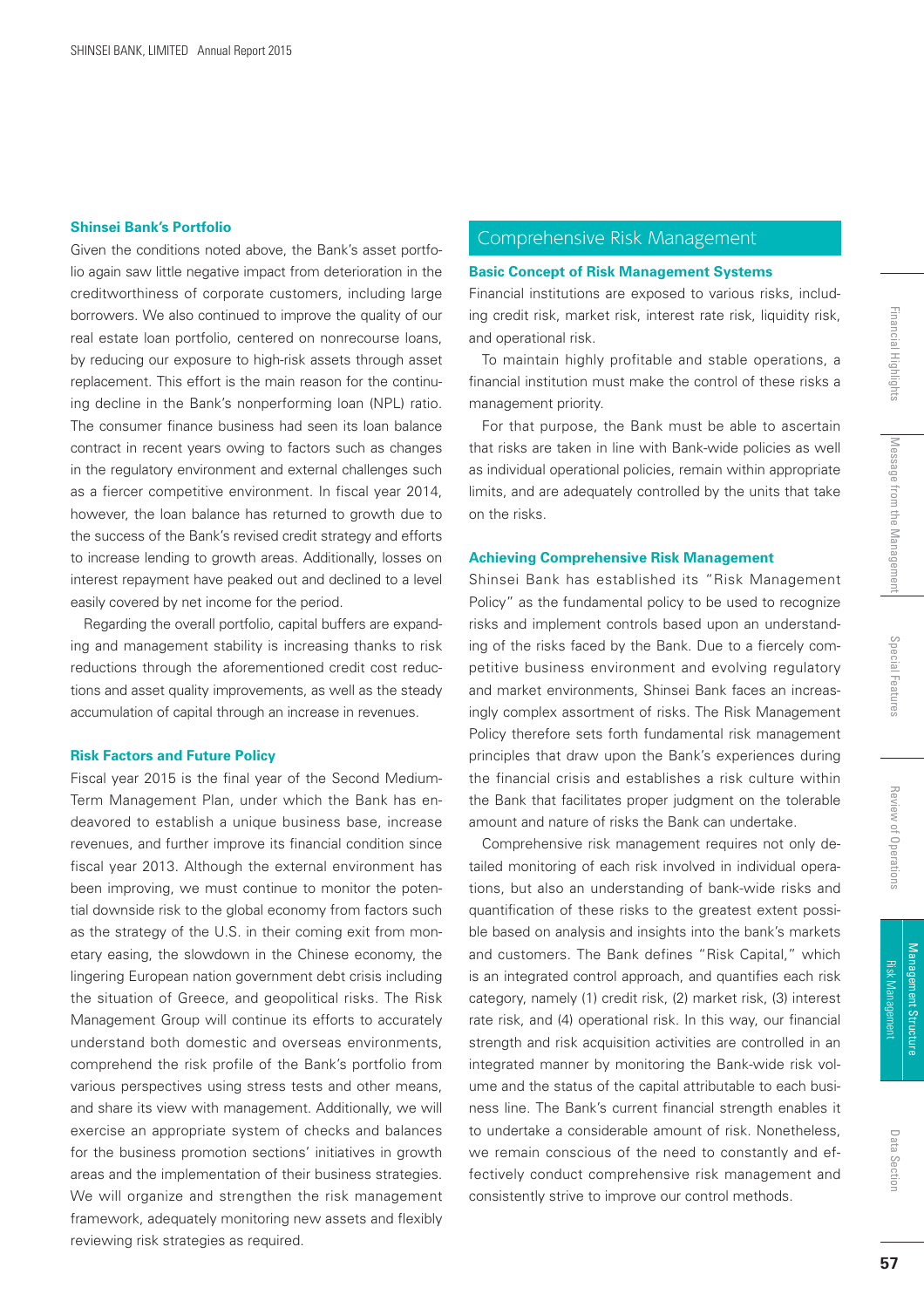Financial Highlights

Risk Management Financial Highlights Management Special Features Review of Operations Review of Descriptions and Memorial Highlights Message from the Management

It should be noted that at Shinsei Bank's senior management has delegated certain risk management authority to specific committees including the "Risk Policy Committee," "Transaction Committee," "Asset and Liability Management (ALM) Committee" and "Market Business Management Committee." By constantly improving their systems and functions in response to changes in the operating environment, these committees are able to function effectively as committees responsible for making important risk judgments. The Risk Policy Committee, whose members include the top management of the Bank such as the CEO, CFO, and CRO, by concurrently reviewing the Bank's risk management policy and business strategy, fulfills the Crucial role of setting and adjusting the appropriate and optimal level of risk taking.

#### Categories of Risk Capital

| <b>Risk Capital</b>       | Capital amount required as a cushion against unex-<br>pected economic losses. Unexpected Loss calcu-<br>lated by subtracting expected loss from estimated<br>maximum loss of which time horizon is one year.                                                                                                     |
|---------------------------|------------------------------------------------------------------------------------------------------------------------------------------------------------------------------------------------------------------------------------------------------------------------------------------------------------------|
| <b>Credit Risk</b>        | Unexpected Loss calculated by subtracting ex-<br>pected loss from Credit VaR (Credit Value at Risk).<br>Credit VaR is estimated maximum loss calculated by<br>a simulation based on data including probability of<br>default, exposure at default, and loss given default.                                       |
| Market Risk               | Estimated maximum loss from interest rate, foreign<br>exchange and price change risk based on Market<br>VaR (Market Value at Risk). Market VaR is calculated<br>by a simulation based on data including position,<br>volatility of risk factors, etc.                                                            |
| Interest Rate Risk        | Estimated maximum loss from interest rate risk in<br>banking account based on Interest Rate VaR (Interest<br>Rate Value at Risk). Interest Rate VaR is calculated<br>by a variance-covariance method based on data in-<br>cluding sensitivity of fair market value when interest<br>rates move 100 basis points. |
| <b>Operational Risk</b>   | Estimated maximum loss based on Operational Risk<br>VaR (Operational Risk Value at Risk). Operational Risk<br>VaR is calculated by a simulation based on frequency<br>and severity distributions which will be derived from<br>internal loss records and scenario loss data.                                     |
| <b>Total Risk Capital</b> | Amount calculated by subtracting effect of correla-<br>tion across risk categories from simple sum of Risk<br>Capital for each risk category.                                                                                                                                                                    |

#### Institutional Business Credit Risk Management

Credit risk is defined as the risk of losses due to deterioration in the financial condition of a creditor resulting in a reduction in or total loss of value of assets (including offbalance assets).

Our model for credit risk management focuses on securing adequate return on risk, avoiding excessive concentration in particular sectors or obligors, and managing risk while maintaining an awareness of maximum losses possible from the credit portfolio.

Shinsei Bank has established a comprehensive "Credit Risk Policy" which defines specific policies regarding customer attributes, products, markets, industries and credit situations in order to determine whether risks should be taken or limited, and clarifies policies for credit provision operations and specific guidelines for credit risk management together with the "Credit Procedure," and each protocol system.

Credit risk management processes are largely divided into credit risk management for individual transactions and portfolio-based credit risk management, as described below.

#### **Credit Risk Management for Individual Transactions** (1) ORGANIZATION & STRUCTURE

In principle, credit assessments are based upon joint consultation by the Sales Promotion Division and the Risk Management Division (RMD) which is independent from the Sales Promotion Division. In order to ensure a transparent and rigorous evaluation process, the RMD has veto rights, which results in the establishment of an effective system of checks and balances on the Sales Promotion Division. The approval of each transaction is strictly managed, with each transaction also discussed by the Transaction Committee, etc. Through these deliberations, the level of approval authority required over the obligor whose group companies should be taken into consideration is identified based mainly on the total exposure to the obligor group and their credit rating and, as a result, strict credit management is enforced.

Additionally, regarding needs caution receivables, those that fall under a certain category determined by factors such as ratings, the Bank's exposure, and reserves, Shinsei Bank defensively manages the account, monitoring the obligor's business performance through the Doubtful Debt Committee, and by determining measures for the treatment of such obligors in the future, Shinsei Bank is making efforts to minimize credit costs and to ensure the quality of assets.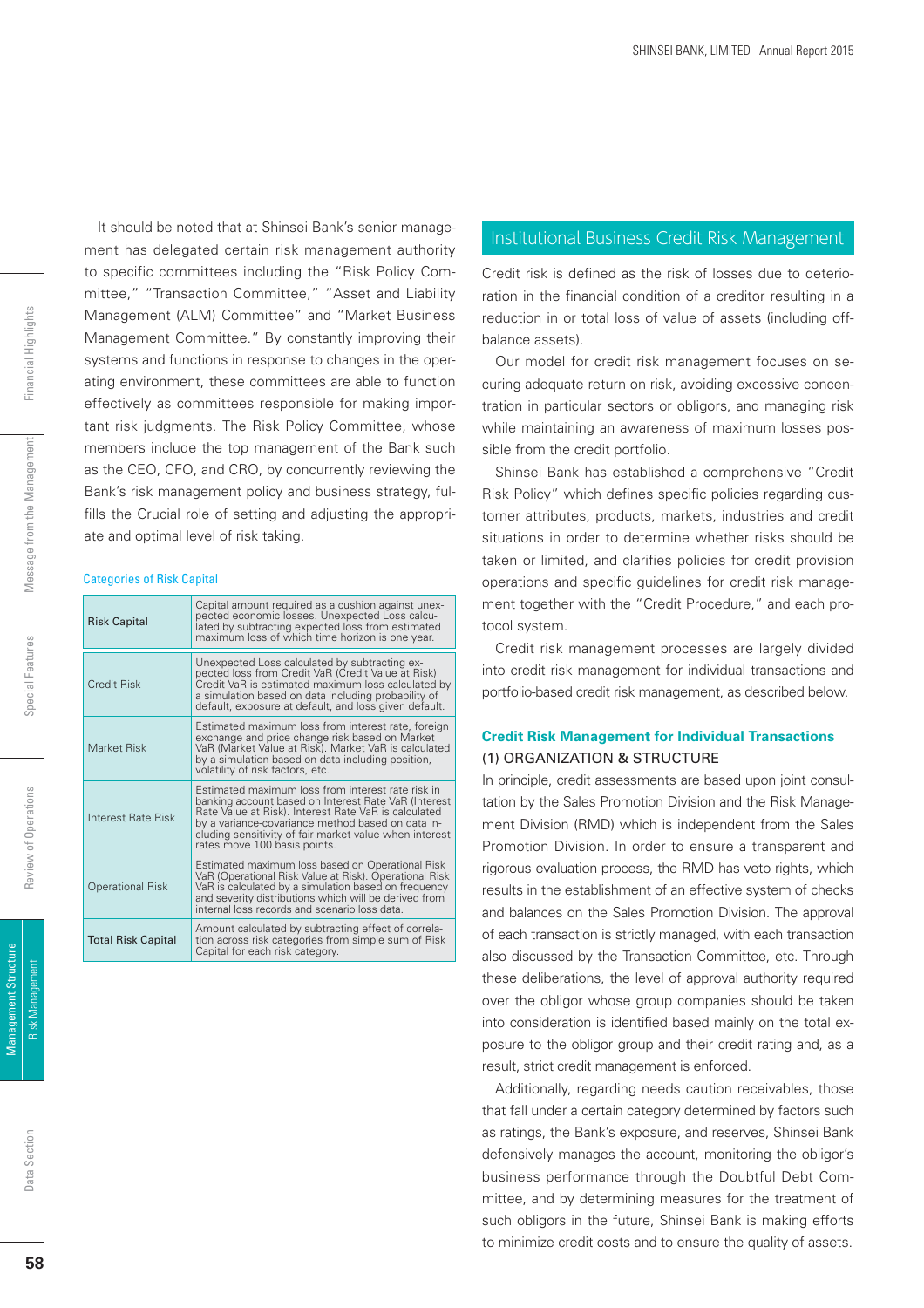#### (2) CREDIT RATING SYSTEMS

The following is an outline of the internal obligor rating system that the Bank uses for corporate exposures:

CHARACTERISTICS OF SHINSEI BANK'S OBLIGOR RATING SYSTEMS • Increasing model accuracy and

- reflecting appropriate qualitative factors
- Benchmarked against external ratings
- Ensuring consistency of rating systems<br>among industry classifications

Specifically, obligor ratings are determined by applying adjustments for qualitative factors to the model ratings calculated by our estimation models, which are based on the ratings of external rating institutions. Obligor ratings are determined at the "Credit Rating Review Committee" to ensure objectivity and transparency. Moreover, we ensure consistency of obligor ratings with obligor categories based on the regulatory self-assessment requirements.

Obligor ratings are used in the standards of credit approval authority procedures and portfolio controls, and are the foundation for credit risk management.

In addition to obligor ratings, the Bank also applies a facility rating system based on expected losses that incorporates elements such as collateral and/or guarantees, in order to assess obligor ratings and the credit status of individual transactions.

It should be noted that an obligor rating system and facility rating system similar to those adopted by the Bank also are applied in the analysis of large leasing receivables at Showa Leasing.

#### **Portfolio-Based Credit Risk Management** (1) MONITORING ANALYSIS SYSTEM

It is essential that credit risks are diversified in terms of industries as well as ratings. This is done on a portfolio basis, which is an aggregation of transactions, and operations of individual transactions must be conducted based on appropriate risk analyses. At Shinsei Bank, the Portfolio and Risk Management Division takes the central role in monitoring the segment-specific risk diversification status including industry classifications, ratings, products, and regions, and undertakes analyses from the product-specific perspectives based on each risk profile. The Portfolio and Risk Management Division uses this information to improve portfolio management operations and provide reports to senior management and the CRO on a monthly as well as on an ad hoc basis.

#### (2) QUANTIFYING CREDIT RISK

Quantifying credit risk means measuring and assessing the likelihood of losses that may be incurred from changes in an obligor's creditworthiness. Expected loss amounts derived from the probability of default and collection ratios, an assumption based upon past experiences and future outlook, are generally called "expected losses." Also, losses that may be incurred in worst case scenarios and cannot be estimated based on past experiences are generally called "unexpected losses," and it is generally considered that risk capital can be quantified by measuring "unexpected losses."

Shinsei Bank utilizes a system for accurate measurement of risk capital which performs automatic measurement for credit risk based on data such as creditworthiness and transaction types. Through this, we are working to ensure sound portfolio management and resource allocation through the analysis of risk capital changes and profitability against risks. Also, by reflecting measured expected losses and unexpected losses in loan spreads we are able to ensure appropriate risk-return for each transaction.

#### (3) CREDIT CONCENTRATION GUIDELINE

The credit concentration guideline is an upper limit guideline that was established as part of the framework to prevent the concentration of credit in specific segments, customers or groups. Our credit concentration management framework consists of industry concentration guidelines and obligor group concentration guidelines, and in the event that credit concentration exceeds the guideline, reviews and countermeasures will be performed. These procedures are designed to prevent Shinsei Bank from being exposed to a crisis in the event our credit portfolio is affected by systemic shock or other extraordinary events. In fiscal year 2014, we strengthened the framework for our obligor group concentration guidelines by adopting more appropriate procedures. As the importance of risk diversification grows in tandem with the globalization of financial markets, we are continuing to work to ensure the establishment of even more effective credit concentration management frameworks.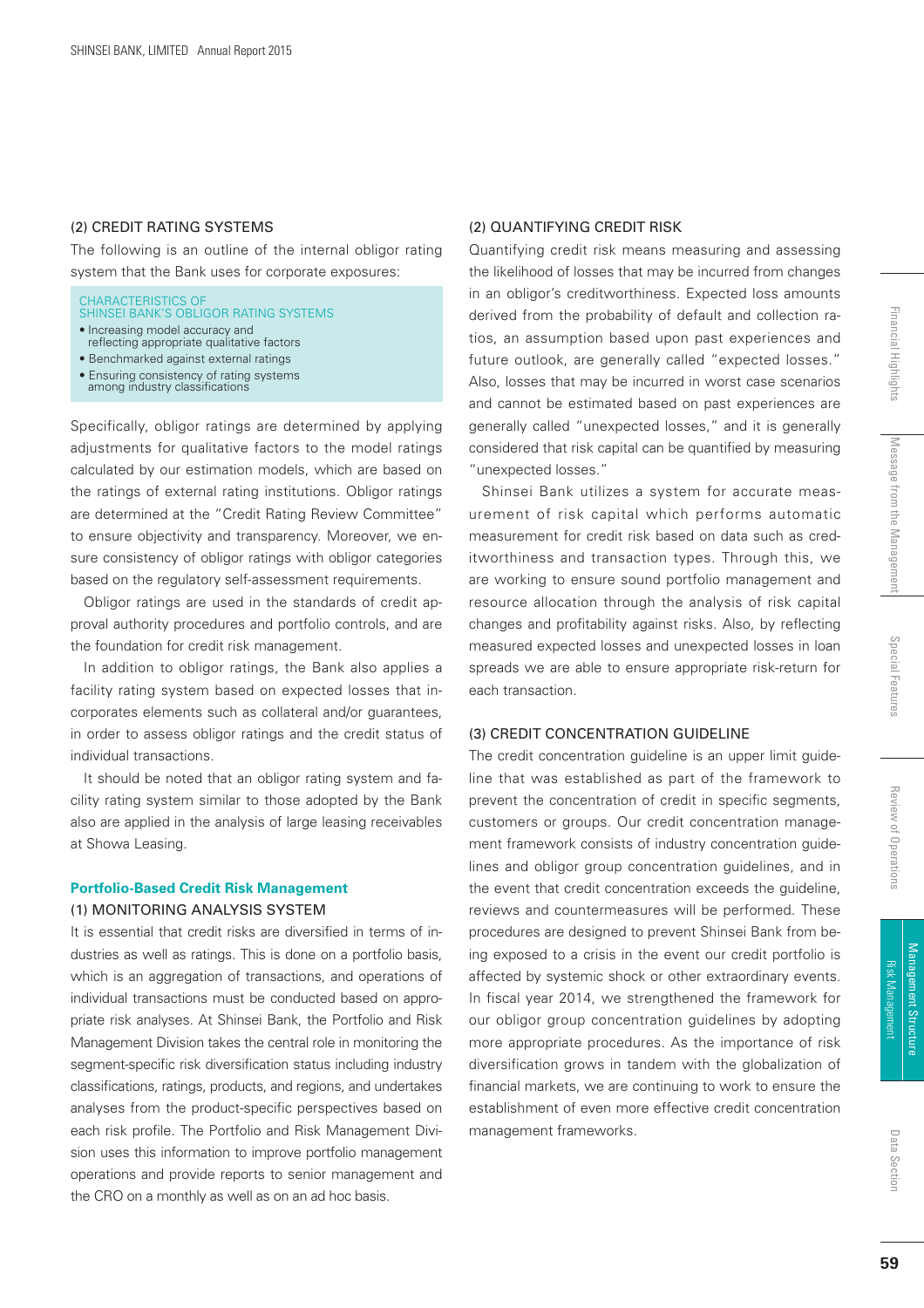#### **Market-Related Transaction Credit Risks**

Credit risks from market transactions, such as derivative transactions, are managed based on their fair value and estimations of future value fluctuations. Because the amount of risk associated with market transactions varies depending upon fluctuations in market rates, Shinsei Bank undertakes strict management of these transactions based upon future value fluctuation forecasts.

#### **Self-Assessment**

As a result of the introduction the "Prompt Corrective Action" system, financial institutions conduct self-assessments of their assets, such as loans, in order to appropriately write offs or sets aside sufficient reserves.

Shinsei Bank has put in place a self-assessment system which establishes the Credit Assessment Division, which is independent from the business promotion and credit analysis sections, as the unit responsible for the final selfassessment of the Bank's assets.

Specifically, the criteria and procedures for selfassessment adhere to the Financial Services Agency's "Inspection Manual for Deposit-Taking Institutions" and, in accordance with the outlined procedures, the business promotion section and the credit analysis section carry out primary assessments and secondary assessments respectively, and final assessments are conducted by the Credit Assessment Division.

In the future, we will continue to strengthen and update systems in order to ensure obligor categories and categorizations are reviewed in a timely manner in response to changes in obligor financial fundamentals. Through this, we seek to mitigate the emergence of problem loans and ensure the timely and accurate management of troubled loans.

#### **Measures to Meet Basel Accord Requirements**

In order to comply with the credit risk regulations under the Basel Accord, Shinsei Bank has adopted the F-IRB (Foundation Internal Ratings-Based) Approach. This approach ensures strict internal controls for our internal rating systems, the foundation of credit risk management, through the execution of the design and operations of internal rating systems and parameter estimations such as probability of default. The results of the internal rating systems are reflected not only in credit risk management, but also in calculations of capital levels required under the regulations. It should be noted that as of the end of March 2014, Shinsei Bank calculates required capital and capital ratios in accordance with Basel III (enhancement/revision of capital controls, etc.).

#### Individual Business Product Risk Management

Risk management for the consumer finance business includes all operations from loan application approvals (entrypoint credit) to management of risks during the contract period (developing credit) and, if needed, debt collection operations. The Individual Banking Risk Management Division, which is responsible for risk management in the Individual Business, holds a monthly risk performance review with the Bank's other risk-related divisions as well as risk officers from Shinsei Bank's subsidiaries in order to share information and promote a shared awareness of risks. The division also advises other risk management units of the Bank and its subsidiaries on risk management policies and strategies. Risk-related divisions at Group subsidiaries carry out appropriate risk control through a process that incorporates the use of credit-related databases of customer attributes stemming from the nature of their businesses, credit information, and transaction history with a scoring model that generates initial credit scores, developing credit scores, and collection strategy scores, etc., based upon statistical methodologies. Additionally, in order to maintain the accuracy of this scoring model in line with the level achieved when it was first developed, model performance is constantly monitored and the model is subject to fine tuning on a regular basis. Credit costs are crucial to the management of profitability in the consumer finance business. We therefore monitor for predictive signals through various leading indicators at the portfolio level to enable us to quickly grasp any deterioration in the portfolio's overall asset quality and take timely action to improve its profitability.

#### Market Risk Management

Market risk is the risk of incurring losses due to changes in the value of the balance sheet through fluctuations of interest rates, FX rates, and stock prices, etc.

#### **Market Risk Management Policy**

Risks of the trading business are managed through, in accordance with the "Trading Business Risk Management Policy and Procedure," the determination of overall market risk and loss limits by the Executive Committee, and monitoring of the status of compliance with the limits on a daily basis by the Market Risk Management Division. In addition, the Market Business Management Committee reviews the trends of individual businesses, profits and

Management Structure

Management Structure **Risk Management**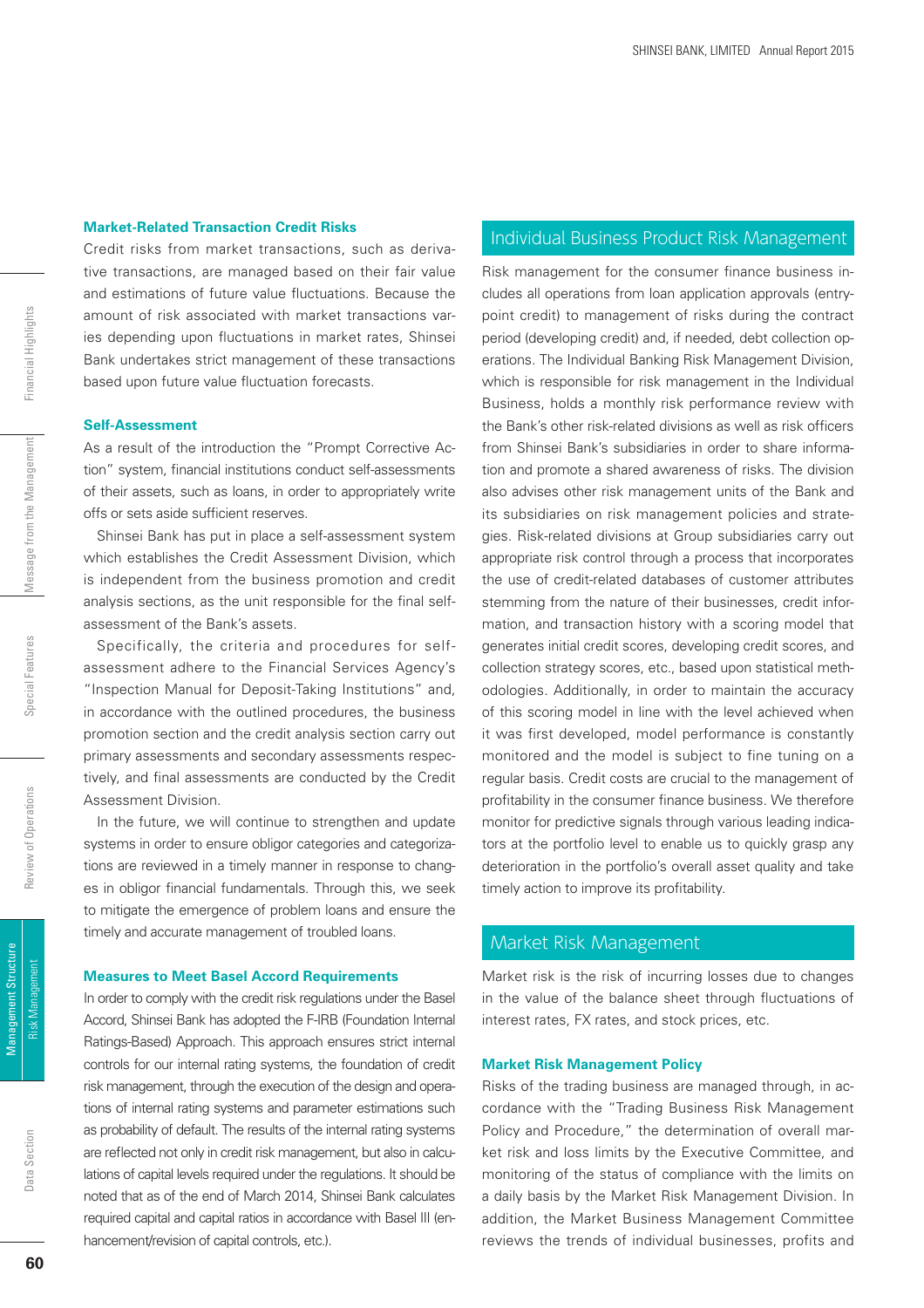losses, and the risks of overall business including the risks of products handled on a monthly basis.

Market risk, centered on interest rate risk related to assets and liabilities in the banking book, are managed in accordance with the "Asset Liability Management Policy for Banking Book," and the ALM Committee determines total market risk and loss limits. The Market Risk Management Division then monitors compliance with these limits on a daily basis and reviews the status of profits and losses and the risk management measures on a monthly basis.

#### **Trading Book**

The market risk in the trading book is measured through techniques such as VaR. VaR is the maximum loss amount possible due to future price fluctuations, which is estimated statistically at a specific confidence level, assuming a specific position is held for a specific time horizon. In addition, we implement multi-faceted risk management using interest rate sensitivities.

The Bank's VaR model uses a 99% confidence level, a

#### VaR Data for Fiscal Year End, Maximum, Minimum and Average During the Fiscal Year 2013 and 2014

|            |                |              | Millions of yen      |                                  |               |
|------------|----------------|--------------|----------------------|----------------------------------|---------------|
|            |                |              | FY2013               |                                  | <b>FY2014</b> |
|            |                | Consolidated | Non-<br>consolidated | <b>Consolidated consolidated</b> | Non-          |
| FY End VaR |                | 1,209        | 1,189                | 976                              | 594           |
| FY VaR     | Maximum        | 3,265        | 3,243                | 1,662                            | 1,534         |
|            | Average        | 1,735        | 1,701                | 977                              | 789           |
|            | <b>Minimum</b> | 752          | 713                  | 468                              | 397           |

VaR and Daily Profit and Loss (Back-Testing) (FY2014, Consolidated basis)



Daily  $P/L - VaR$  (holding period: one day) Apr. 14 May 14 Jun. 14 Jul. 14 Aug. 14 Sep. 14 Oct. 14 Nov. 14 Dec. 14 Jan. 15 Feb. 15 Mar. 15

10 day holding period and an observation period of 250 days (See the following table).

The validity of the VaR model is verified through back testing, which examines how frequently actual daily loss exceeds daily VaR for a one-day holding period. The back testing results for fiscal year 2014 reveals that there were no days in which actual losses exceeded VaR on a consolidated basis. Additionally, we conduct stress tests on a weekly basis and report the findings to senior management at the Market Business Management Committee meetings, etc.

#### **Interest Rate Risk in Banking Book**

The market risk in the banking book is managed through interest rate sensitivities, etc. To measure interest rate risk, grid point sensitivity (GPS) for each period reflecting a 1% interest rate shock is calculated and used for internal management purposes (GPS is the fluctuation in the current value of assets, liabilities, and off-balance-sheet transactions caused by interest rate fluctuations during

#### Stressed VaR Data for Fiscal Year End, Maximum, Minimum and Average During the Fiscal Year 2014

|            |         | Millions of yen |                                          |
|------------|---------|-----------------|------------------------------------------|
|            |         | <b>FY2014</b>   |                                          |
|            |         |                 | Non-<br><b>Consolidated consolidated</b> |
| FY End VaR |         | 2,595           | 1.627                                    |
| FY VaR     | Maximum | 4.939           | 4,170                                    |
|            | Average | 3,065           | 2,537                                    |
|            | Minimum | 1.673           | 1.492                                    |

#### Back-Testing on the VaR Model Applied to the Trading ACCOUNT Back-testing involves comparing the fixed position virtual losses to estimated VaR to confirm the reliability of the VaR method. ASSUMPTIONS OF SHINSEI's VaR MODEL Method: Historical simulation method Confidence level: 99% Holding period: 10 days Observation days: 250 days

Coverage: Trading account

Financial Highlights

Review of Operations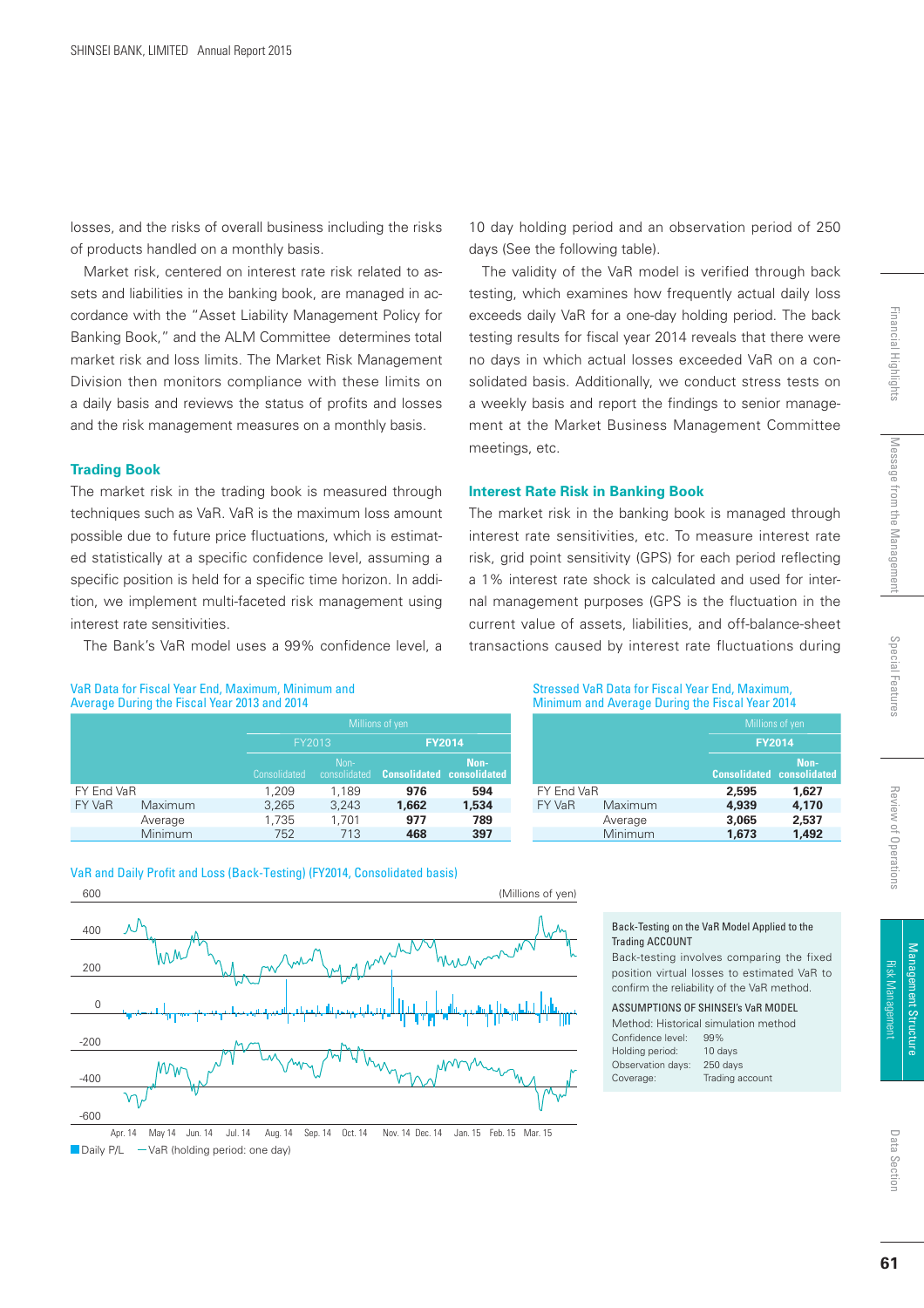each period (grid)). As the amount of interest rate risk is significantly impacted by the recognition of maturities and prepayments, we are endeavoring to appropriately capture interest rate risk by adopting the following models.

a. Housing loans

 We calculate the interest rate risk of fixed-rate retail housing loans by statistically analyzing historical prepayment data and estimating future cash flow based on a proportional hazard model using periods lapsed from the loan origination.

#### b. Core deposits

Core deposits are defined as retail ordinary yen deposits and 2-week yen denominated time deposits which are left with financial institutions for a long term without withdrawal. We model depositors' behaviors by statistically analyzing deposit balance data and estimating maturities by customer segments.

 It should be noted that model parameters are regularly reviewed.

Regarding the outlier criteria calculation, a 2% interest rate shock range is utilized and the criteria is calculated through a method which is consistent with internal controls. Additionally, as of March 31, 2015, the actual outlier rate (whether or not the decrease in economic value of the banking book, in the event of an interest rate shock with a range of 2%, would be greater than 20% of core capital) is below the outlier criterion, indicating that interest rate risk is at a controllable level.

#### Change in Economic Value for Applied Interest Rate Shock of 2% in the Banking Book at the End of March 2015

|                      | <b>Billions of yen</b> |                 |  |
|----------------------|------------------------|-----------------|--|
|                      | Consolidated           | Nonconsolidated |  |
| <b>JPY</b>           | ¥ (106)                | ¥ (65)          |  |
| <b>USD</b>           | (1)                    | (1)             |  |
| Other                | (1)                    | (1)             |  |
| Total                | ¥ (109)                | $*(68)$         |  |
|                      |                        |                 |  |
| <b>Outlier Ratio</b> | 12.9%                  | 7.8%            |  |

#### **Liquidity Risk Management**

"Cash liquidity risk" (cash flow risk) is the risk of facing difficulty in securing necessary funds or a risk of incurring losses due to a need to raise funds at an interest rate that is significantly higher than the norm due to a mismatch between the durations of investment and funding or an unexpected outflow of funds.

Pursuant to the "Cash Liquidity Risk Management Policy," cash liquidity risk is managed and administered by the Cash Flow Management Unit (Treasury Funding Division) and the Cash Liquidity Risk Management Unit (Market Risk Management Division).

Also, the "risk management indexes" for securing sufficient cash liquidity, the "funding gap limit" and the "minimum liquidity reserves" are determined by the ALM Committee, and compliance with these is monitored on a daily basis and reported to management by the Market Risk Management Division.

In order to ensure the ability to implement appropriate measures such as additional fundraising or asset disposals in the event the funding environment sharply deteriorates, we conduct liquidity stress tests require the maintenance of a minimum liquidity duration of one month in stressed scenarios. If this requirement is not satisfied, we analyze all factors and, whenever necessary, examine measures necessary to secure the required liquidity, such as changing the funding gap limit or the minimum liquidity reserves, and in such cases the ALM Committee prepares a liquidity improvement policy. Liquidity stress tests are conducted on a monthly basis and reported to the ALM Committee by the Market Risk Management Division. Additionally, the suitability of stress scenarios is regularly reviewed at the ALM Committee.

The levels of cash liquidity risk consist of "Normal," "Need for Concern," "Crisis," and "Risk Administration Mode." The ALM Committee determines the current mode by comprehensively evaluating information and reports from the Cash Flow Management Unit and the Risk Management Unit as well as the status of the risk management indexes. Each mode-specific framework is set forth in the "Cash Liquidity Contingency Plan," and regular training is conducted in preparation of unexpected situations.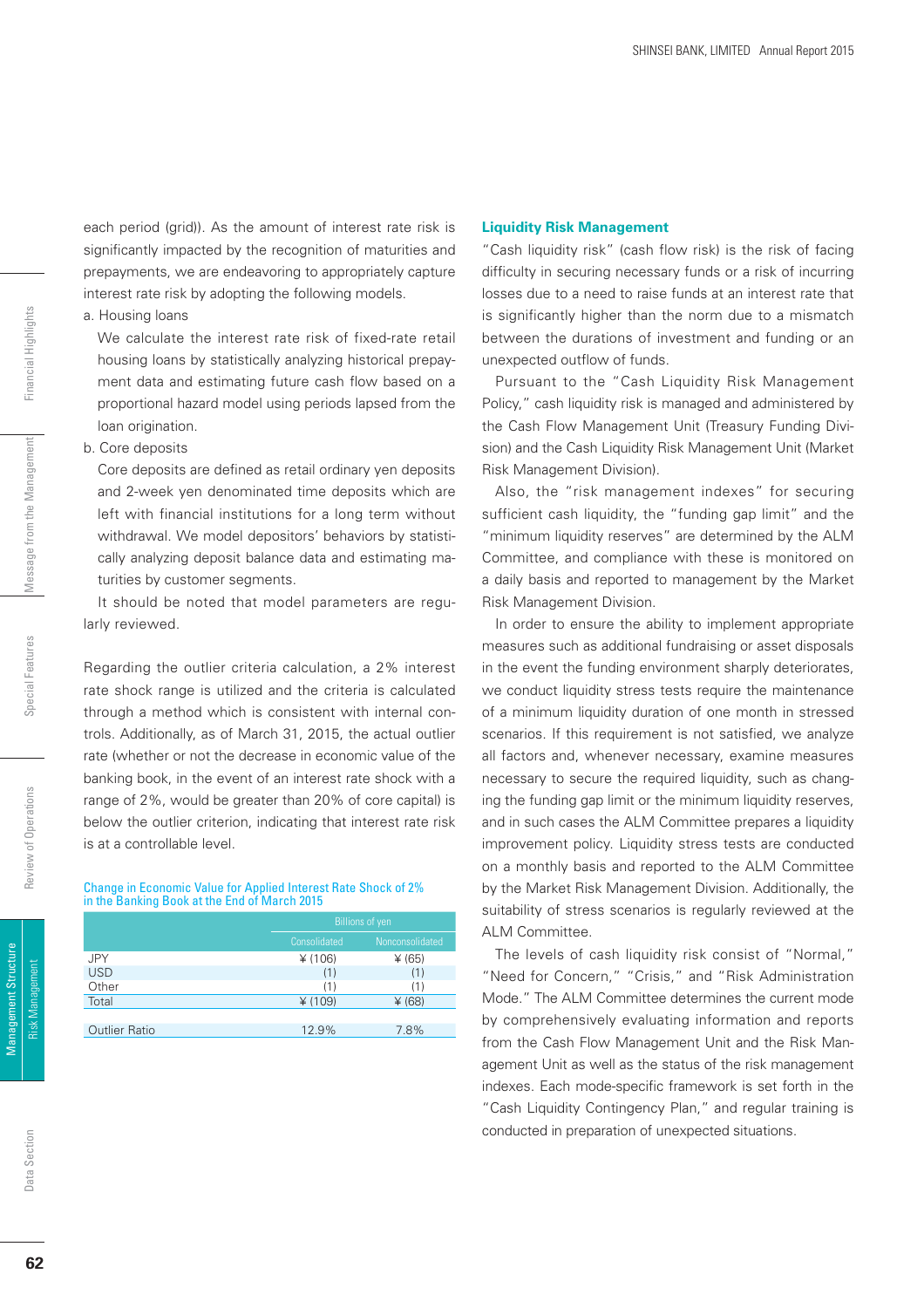### Operational Risk Management

#### **1. Operational Risk Management Frameworks**

Operational risk refers to the risk of loss resulting from "inadequate or failed internal processes, personnel, systems, or external events." Operational risk requires organization-wide management, because it is inherent in all business activity and is thus extensive.

To ensure the comprehensive management of operational risks, the Bank has established an operational risk management policy that clarifies the definitions of risk and sets forth our basic policy and system for risk management and frameworks for identifying, evaluating, monitoring, reporting and controlling/mitigating risk.

The Operational Risk Management Division, which is responsible for Group-wide operational risk management, evaluates, analyzes and reports on overall operational risks. Additionally, specialized management divisions that are independent from business divisions have been designated to monitor respective areas of risk, such as operational and administrative risk and systems risk. The Operational Risk Management Division and these specialized management divisions hold periodic meetings to share information on risk management issues and measures as well as to discuss how to manage the common elements across the risk areas including those of subsidiaries, thereby ensuring the effective management of operational risk.

Regarding quantification of operational risk, it should be noted that we have adopted the standardized approach for regulatory capital under the Basel Accord. Meanwhile on the internal management level, we gauge potential internal risk scenarios by considering factors such as previous losses due to internal factors and the perception of risks by each business line. The findings that come out of these practices have been used as part of the overall risk capital system.

#### **2. Management of Administrative Risk and Systems Risk**

Administrative and systems risk refers to the risk of "incurring losses owing to the failure of executives' or employees' to accurately perform clerical work, their committing errors or misconduct." Shinsei Bank has expanded its retail banking and consumer finance businesses and developed our institutional banking business. We therefore understand that appropriate administrative and systems

risk management is crucial to our ability to offer reliable services to our customers.

Shinsei Bank, in accordance with the various frameworks of its "Operations Guidelines," in fiscal year 2014 implemented measures to strengthen its organizational structure with the goal of enhancing its administrative management system in order to support the sustained and stable supply of services to customers, and these efforts have included the holding of training seminars, the optimization of administrative flows and the provision of operational guidance. Specifically, efforts have included the establishment of a system of autonomous checks at the business line level and the creation of a database documenting past errors, the analysis of which the Bank expects to reveal the reasons for the occurrence of errors which will contribute to the avoidance of recurrences in the future. Additionally, the Bank has been successful in minimizing the recurrence of errors by simplifying and automating many administrative tasks and procedures.

The Bank has identified the following three factors as central pillars of its information systems strategy: security/ reliability, flexibility and scalability. In particular, in fiscal year 2014, we started a regular scheduled review of system risks to maintain and increase the stability and reliability of our information systems. By implementing a continuous PDCA process, we are endeavoring to raise the quality of our systems development while preventing systems failures and ensuring rapid recoveries when problems do occur. In addition, we have enhanced the capabilities of our emergency backup center and made steady progress in constructing our next-generation core banking system.

Going forward, in order to ensure our ability to safely carry out transactions on behalf of our customers, we will continue our efforts to develop and maintain a robust system infrastructure that is safe, reliable, and secure, whilst ensuring the system has the flexibility required to provide customers with the new products and services that meet their constantly changing needs in a timely and efficient manner.

Furthermore, in regard to information security measures, a topic which is recently receiving a particularly high level of attention, Shinsei Bank will continue to implement cutting edge security measures in order to prevent security breaches of our information systems.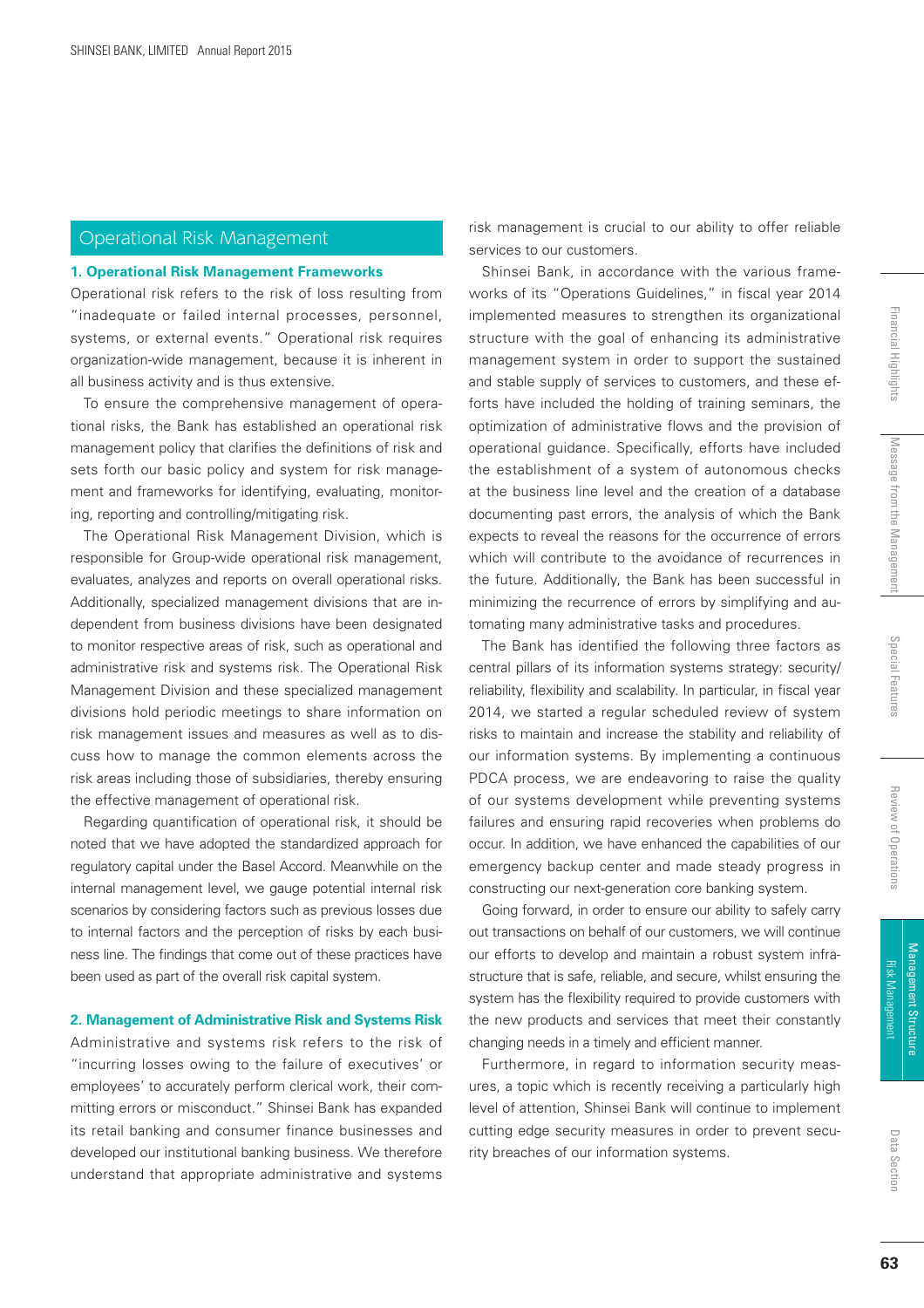## HUMAN RESOURCES AND CORPORATE SOCIAL RESPONSIBILITY (CSR)

#### "People" as an Engine for Growth

The basic strategy of our Second Medium-Term Management Plan starting in fiscal year 2013 is to achieve a new retail finance model for individual customers and support the growth of companies, industries, and regions for our corporate customers through business participation. In today's world where economies and societies are rapidly changing, it is essential that we continue to differentiate ourselves even further from our competition in order to remain as an institution which is appreciated by our customers, society, and the market. To accomplish this, it is imperative that we be able to attract and develop talented individuals who are able to put themselves in the position of our customers and consistently deliver services of unsurpassed quality and high value-added solutions. The Bank believes that "people" within the organization will be the driving force for delivering new financial services, pursuing a new Bank image, and responding to the widely varied requirements of our customers in a timely manner. Accomplishing these goals will help the Bank win customers' trust as a cohesive unit that is able to respond to their multifaceted needs, which in turn will lead to the growth of the Bank.

#### **A Personnel System in Line with our Management Principles**

The management philosophy of Shinsei Bank is "to become a banking group that is sought out by our customers, and contributes to the development of both domestic and international industrial economies, while maintaining stable profitability," "to become a banking Group that values diverse talents and cultures and is constantly taking on the challenges presented by change," and "to become a trusted banking group that has highly transparent management, and values all stakeholders." In order to achieve our management principles and strategy, Shinsei Bank has made various revisions to its personnel system, including the establishment of a highly transparent and objective system for evaluations, promotions, and remuneration and based on a "Pay for Performance" philosophy and the creation of a work environment, systems, and processes that enable each employee to fully demonstrate his or her unique qualities, skills, and personal ambitions and therefore maximize their contribution to the organization. In April 2015, we made some further improvements to our personnel system. The primary purpose of the latest changes is the strengthening of support for medium- and long-term career planning that takes into account the diversity of employees' lifestyles and ambitions. Specifically,

#### Positioning of Shinsei Bank's Human Resources Strategy and Personnel System Revision

**Maximizing Organizational Capability in Order to be a Bank Delivering Sustainable Growth Summary of Personnel System Revisions Effective in Fiscal Year 2015** • Focusing on Cultural Shifts and Human Resource Development and Utilization • Creating an Environment, System and Mechanism that Facilitates Maximum Contribution from the Views, Characteristics and Abilities of Each Individual • Provision of Working Style Options • Appropriate Treatment in Accordance with Selected Working Style • Supporting the Autonomous Selection of Career Paths by Clarifying Expectations of Roles • Providing a Working System Responsive to Life Stages and Individual Circumstances • Providing Equitable Fringe Benefits in Line with the Times **Human Resource Development and Utilization from a Mid to Long Term Point of View** Allocating and Utilizing the Best Fitting Personnel for Each Role Development of Core Personnel Group Wide Human Resources Development Maintenance of a Healthy Competitive Environment **Promoting Diversity Mid to Long Term Career Planning Support Establishment and Maintenance of a Personnel System Adapted to the External Environment and Organizational Needs** Fundamental Human **Resources** Strategy **1** Multi-Track Career System **2** Varied Working Arrangements **Equitable Fringe Benefits**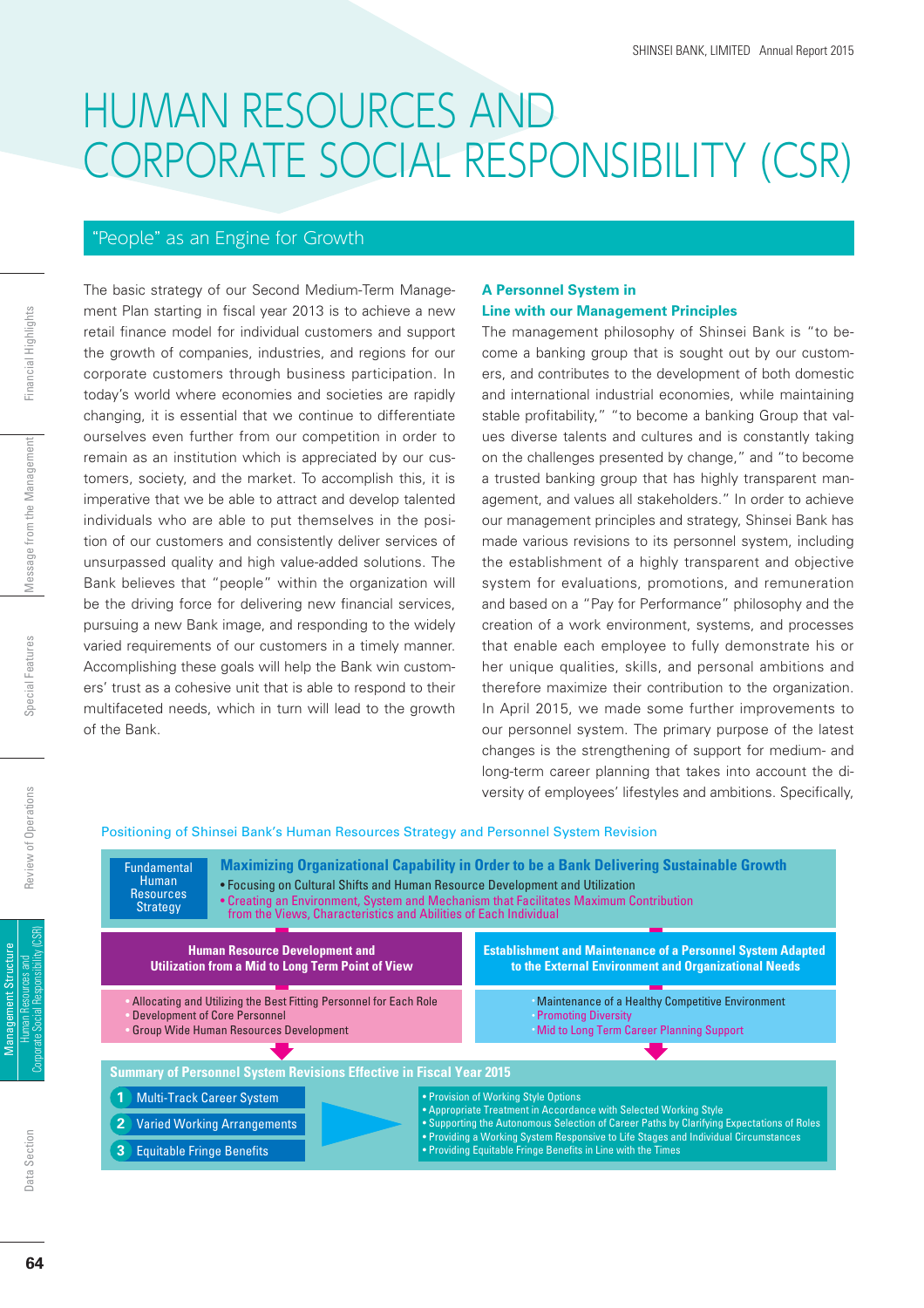through the introduction of a multi-track career system consisting of three courses, the Bank has succeeded in clearly defining roles which will enable employees to set their own career paths and highly transparent evaluation/ compensation structure that corresponds to role expectations and career formation. The latest revision also includes a new working arrangement system that enables the Bank to respond flexibly to employees' life stages and their need for diverse work arrangements. In addition, we have introduced a more equitable package of fringe benefits that better meets the needs of today's workers. By establishing a highly transparent personnel system incorporating these revisions, we aim to heighten employee motivation and loyalty. We are confident that the revisions to our personnel system will encourage employees to demonstrate the best of their abilities, thus maximizing the organization's performance and increasing overall corporate value.

#### **Further Strengthening our Organization and Human Resources**

By employing a business group-based organization that reflects the differences in customer profiles and characteristics of individual businesses, Shinsei Bank aims to develop professionals who have a deep understanding of their respective business fields. We also believe that it is important to develop and leverage human resources company-wide, as well as facilitate a positive corporate culture, in order to encourage cross-divisional collaboration between our highly specialized staff who can deliver differentiated financial solutions and the highest value to our customers. Shinsei Bank provides various types of training programs tailored to the development of skills or the career paths of our employees, including courses designed to provide a wide range of general financial knowledge or to hone specialized knowledge and skills necessary in each field, as well as schemes that allow employees to study at graduate schools both in Japan and overseas. We also send our employees overseas for short-term training programs and encourage them to obtain qualifications. Also, in order to strengthen management capability to maximize the strength of our organization, we have implemented 360 degree feedback for employees above the rank of general manager in order to promote awareness and behavioral changes as well as expanding various skill development trainings for management level employees. Additionally, as part of our multi-faceted human resources development measures, we provide our employees with opportunities to engage in cross-organizational business on

a project basis, and transfer our human resources strategically across business groups and Group companies. At the same time, we encourage our people to utilize an internal job posting program to take charge of their own career development by taking on new challenges in different fields and utilizing the "self-declaration" system that allows employees to express their satisfaction level of and suitability to their respective current positions.

#### **Leveraging Diversity**

One of Shinsei Bank's greatest strengths is the diversity of our people in terms of age, gender, nationality and background. It is the creativity generated by this diverse set of people that has enabled us to launch groundbreaking services and business models, and we believe that this diversity is the source of our competitiveness.

Based on this idea, we routinely hire a number of new graduates to expand the ranks of employees from whom we expect our future leaders to emerge, while also making mid-career hires in line with business needs, and as a result we are able to continue to preserve the strengths of our diverse corporate culture. Also, since its inception, Shinsei Bank has actively promoted the advancement of talented female employees by introducing a variety of support initiatives including child-care leave, a reduction of working hours, and the "Shinsei Women's Network," an initiative that encourages interaction between female colleagues in the workplace. As of April 1, 2015, the proportion of female managers at Shinsei Bank remains among the highest in our industry, with women representing approximately 29% of all titled managers. We aim to raise this ratio to 35% by 2020.

In our aging society with smaller numbers of children and increasingly diversified lifestyles, we believe that respecting the differences and uniqueness of our employees and developing human resource development measures tailored to each individual's growth stage will help our employees make the best use of their abilities. We therefore are assertively promoting diversity throughout the Shinsei Bank Group by holding various seminars and training programs, such as a leader development seminar for female employees, a career planning seminar for older employees, and a training program to stimulate the creation of new businesses and exchange of personnel with the Shinsei Bank Group.

Shinsei Bank is committed to respecting the diversity of our people and will strive to reach new levels of organizational dynamism as we seek to provide completely new solutions to meet our customers' complex and everchanging needs.

Data Section Data Section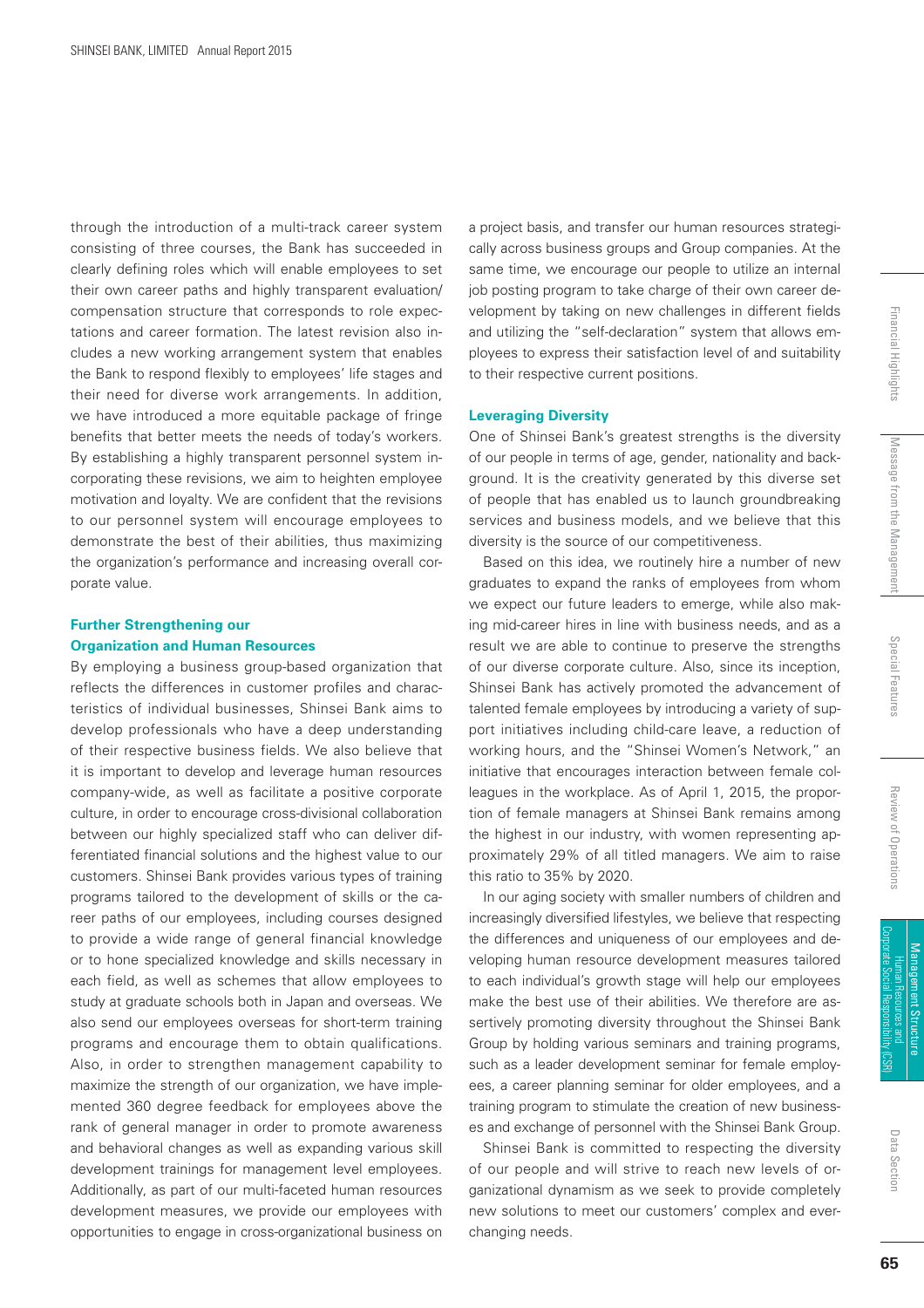#### Contributing to Society

#### **Our Approach**

As part of our commitment to acting as a responsible corporate citizen and contributing to societal development, the Shinsei Bank Group actively promotes Corporate Philanthropic Initiatives. The Shinsei Bank Group promotes employee-driven activities aspiring to create a sustainable society together with our employees.

#### **Our Focus**

The Shinsei Bank Group aims to create a sustainable society by prioritizing our activities centered on the three themes of "nurturing the next generation," "the environment," and "disaster relief activities" after the Great East Japan Earthquake in 2011. The Shinsei Bank Group also continues to participate in charity runs and supports other activities that are strongly supported by our employees.

| <b>Nurturing the Next Generation</b>                                                                 | <b>Environment</b>                               |  |  |  |  |  |  |
|------------------------------------------------------------------------------------------------------|--------------------------------------------------|--|--|--|--|--|--|
| Support children, youth and physically and<br>intellectually challenged people who create our future | Protect our earth and the environment we live in |  |  |  |  |  |  |
| <b>Disaster Relief</b>                                                                               |                                                  |  |  |  |  |  |  |
| Support the areas affected by the Great East Japan Earthquake                                        |                                                  |  |  |  |  |  |  |

#### Contributing to Society: Nurturing the Next Generation

#### **Financial Literacy Program "MoneyConnection®"**

MoneyConnection® is Japan's first financial literacy program aimed at preventing youth from becoming people who are unemployed, and not in education or vocational training by providing them with an opportunity to think about money, work and their own future. This is a workshop-based program that is targeted primarily at high school students. Shinsei Financial Co., Ltd. ("Shinsei Financial"), a consolidated subsidiary of Shinsei Bank, developed the program in 2006 in cooperation with Sodateage.net, a certified non-profit organization with a strong track record in employment support for young



Learning materials for MoneyConnection®

people. From fiscal year 2012, Shinsei Bank has been running this program together with Sodateage.net as part of its corporate philanthropic initiatives focusing on the theme of "nurturing the next generation." As of March 31, 2015, the program has been taught to 82,465 students from 602 schools throughout Japan.

 As a corporate sponsor, Shinsei Bank is supporting the program financially as well as promoting employee involvement by providing volunteer opportunities for Group employees to participate as facilitators where possible. MoneyConnection® received an Excellence Award in the "First Career Education Awards" program organized by the Japanese Ministry of Economy, Trade and Industry in 2010. MoneyConnection® also won a Special Award in 2015 in the "Eleventh Japan Partnership Awards" program organized by the Japan Partnership Award Secretariat in recognition of its outstanding partnership between an NPO and a private sector company.

Shinsei Bank is collaborating with regional financial institutions to expand the geographic reach of MoneyConnection®. In October 2012, Shinsei Bank and Sodateage.net have signed a memorandum of agreement with The Fukui Bank, Ltd. in October 2012, The Kiyo Bank, Ltd. in May 2013, and The Bank of Iwate, Ltd. in December 2013. Shinsei Bank will continue to promote and strengthen the MoneyConnection® program in regional areas by looking for opportunities for collaboration with regional financial institutions.

Human Resources and Corporate Social Responsibility (CSR) Management Structure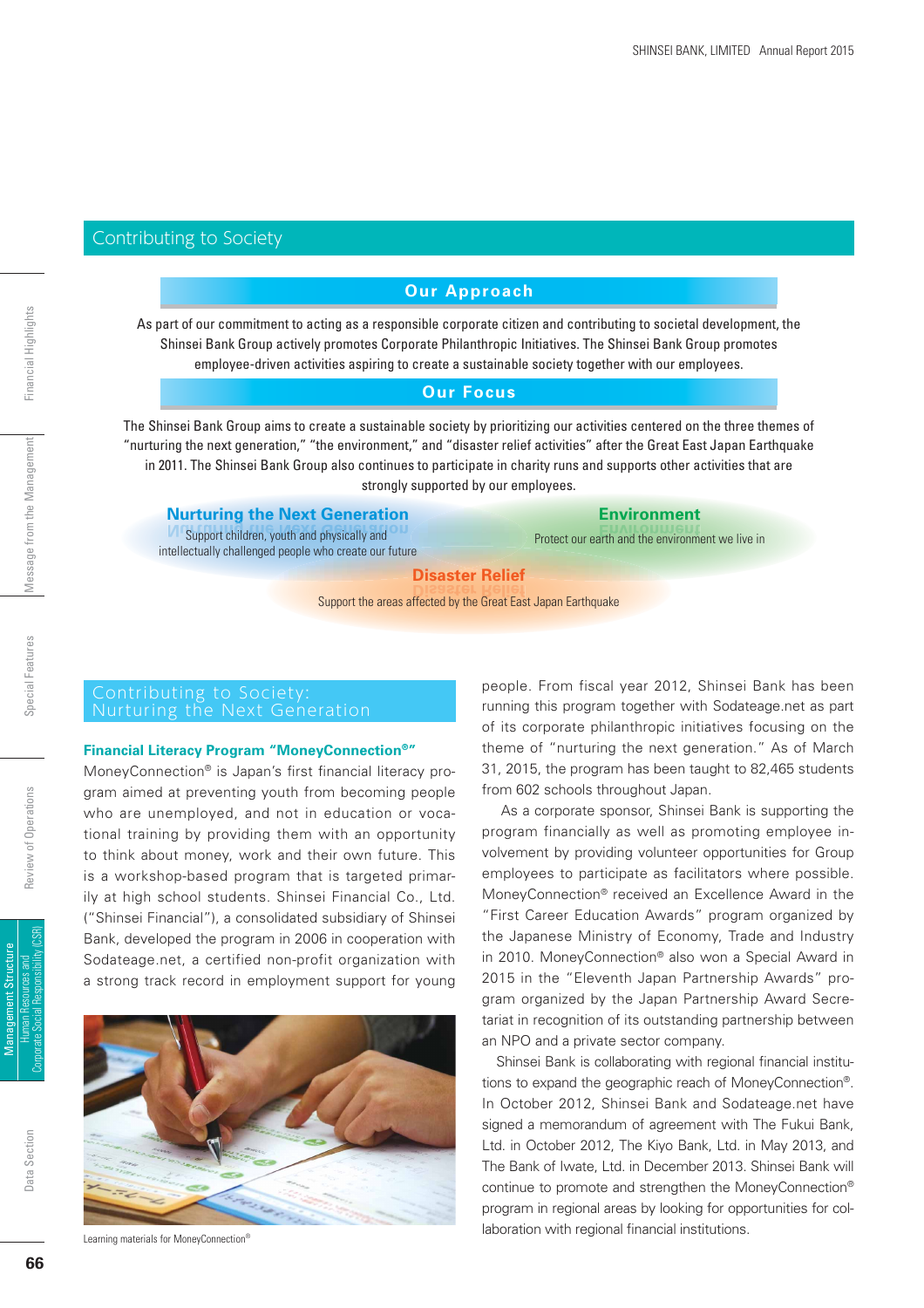## Disaster Relief

#### **Home Mortgage Campaign to Support Reconstruction Efforts Following the Great East Japan Earthquake**

Shinsei Bank launched a home mortgage campaign aimed at supporting reconstruction after the Great East Japan Earthquake from October 1, 2014 to March 31, 2015 and donated a total of 5.46 million JPY to the Great East Japan Earthquake Recovery Initiatives Foundation in May, 2015. This campaign offered a 30,000 yen discount on the processing fee of Shinsei Bank's "PowerSmart Home Mortgage Anshin Pack W" ("Anshin Pack W") and made a donation of the same amount to the Great East Japan Earthquake Recovery Initiatives Foundation. The full amount of the funds raised were donated to "Manaberu Kikin," a scholarship program established and operated by the Foundation for High School Students of the Tohoku Region. This campaign was designed to support the rebuilding of the region by reminding Anshin Pack W customers of the support required for the affected areas, and providing donations to "Manaberu Kikin," which aims to enable the next generation of adults—a goal that strongly resonates with the product attributes of Anshin Pack W which is designed to provide support for families with children.

#### **Volunteer Activities in Disaster Affected Areas**

Employee volunteers from Shinsei Bank and Group subsidiaries took part in volunteer activities in the Tohoku Region of Japan to help support the areas affected by the Great East Japan Earthquake. From July 2011, Shinsei Bank has conducted a total of eleven volunteer activities in the disaster affected areas, and a total of 315 Shinsei Bank Group employees participated in these activities. Of these, seven activities were conducted in the Minamisanrikucho region of Miyagi Prefecture and were activities that supported the immediate needs of the disaster affected areas, such as drain clearing and debris removal, aquaculture support work,



Music and comedy live showcase hosted by Shinsei Bank and Asahi Mutual Life Insurance Company held in Minamisanrikucho in October 2014



Christmas concert hosted by Shinsei Bank held in Higashimatsushima in December 2014

holding of mini concerts at temporary housing facilities, and summer festival support activities. In fiscal year 2014, Shinsei Bank held two disaster relief volunteer activities in Minamisanrikucho and Higashimatsushima of Miyagi Prefecture and organized events aiming to relieve emotional stress for the people living in the area. Shinsei Bank will continue to support disaster relief efforts following the Great East Japan Earthquake as one of its key corporate philanthropic initiatives and will continue to proactively engage in activities that respond to the needs of the affected areas.

#### **Great East Japan Earthquake related Lecture**

Since fiscal year 2012, Shinsei Bank had been organizing disaster relief activities in collaboration with Asahi Mutual Life Insurance Company ("Asahi Life Insurance") including volunteer activities in Minamisanrikucho, Miyagi Prefecture. From fiscal year 2013, Shinsei Bank and Asahi Life Insurance co-hosted disaster-related lectures in Tokyo once a year as a reminder of the Great East Japan Earthquake. In fiscal year 2014, the Secretary-General of Minamisanrikucho Council of Social Welfare and a local storyteller gave a lecture entitled "Minamisanrikucho Today—Four Years since the Disaster" at an event held in Shinsei Bank's Head Office building. The lecturers spoke about the post-disaster situation of the town and their current condition and problems as well as personal



"Minamisanrikucho Today—Four Years since the Disaster" Lecture held at the Shinsei Bank Head Office building